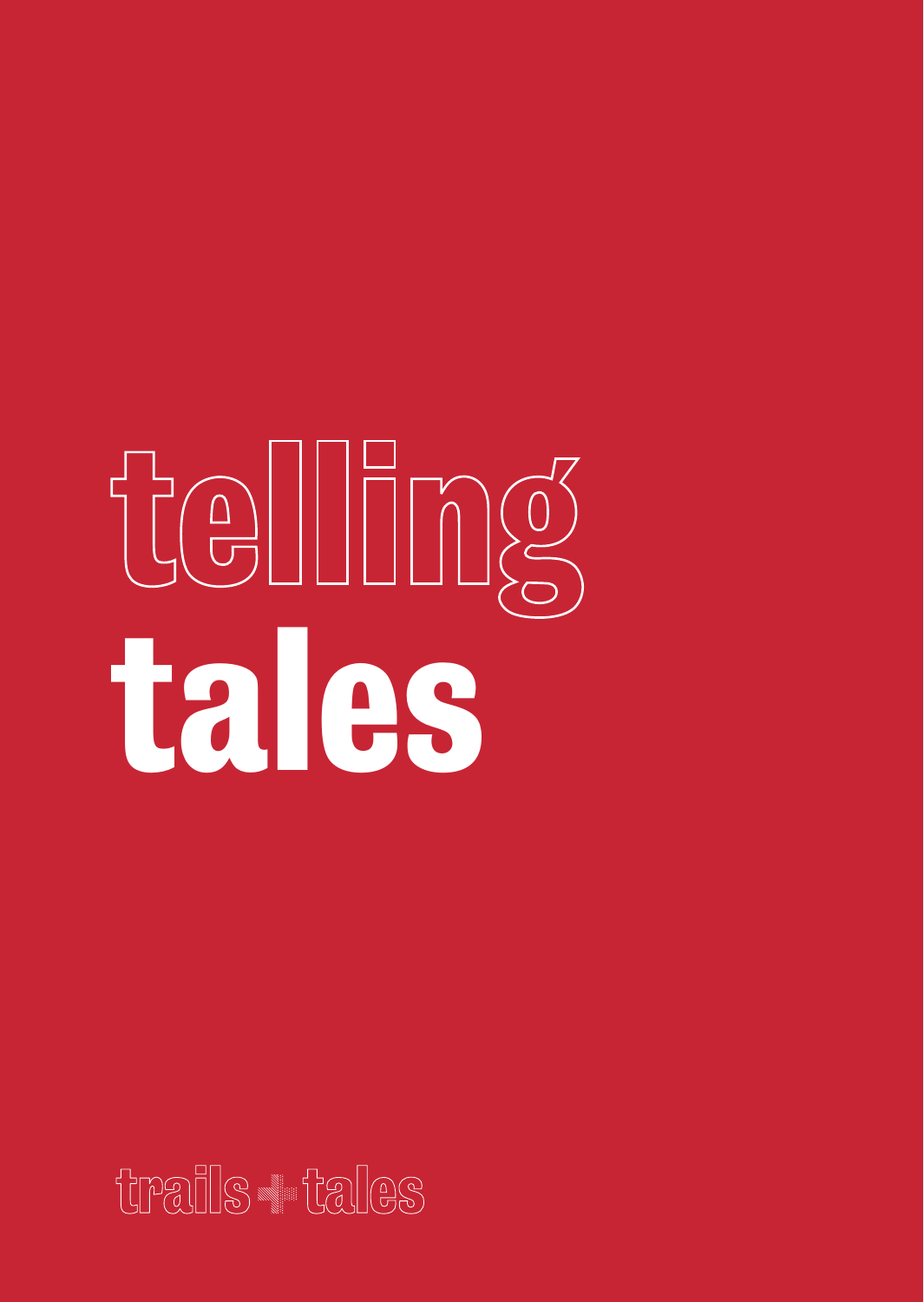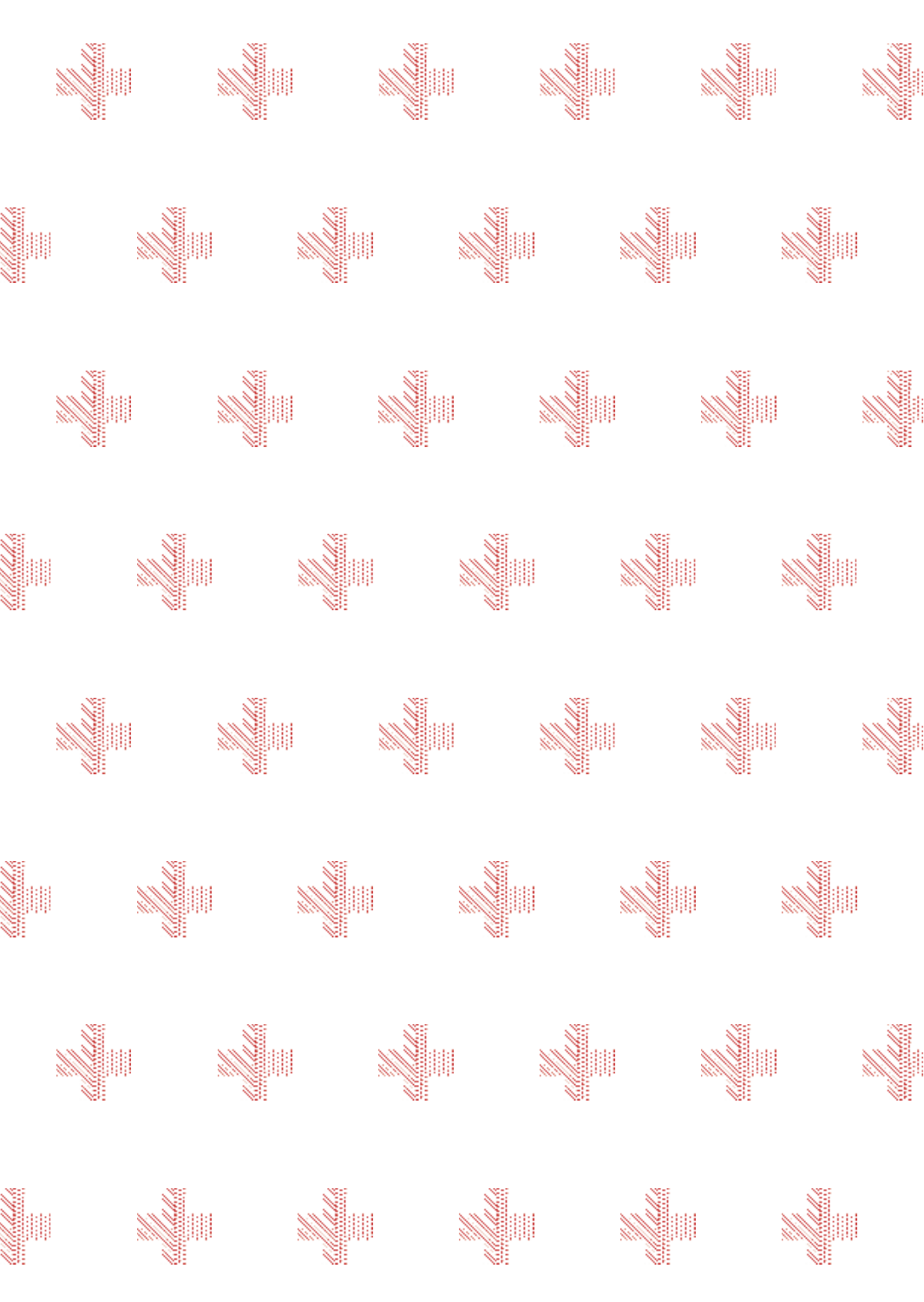# INTRODUCTION

Welcome to this sample collection of stories told by people from across East Dunbartonshire as part of the Trails and Tales Programme, which kicked off earlier in 2014. It is my job as creative writer for the project to visit the different towns and villages and encourage people to write about their memories or create new stories about the very different places that make up East Dunbartonshire. Some people wrote these individually, other people worked as a group with myself, listening to one another's tales recording in writing the local stories about people and places. These tales will feed into an idea banks to help inform the trails and the local heritage they will represent.

I hope you enjoy the small selection of stories you will read within these pages, maybe even remember an old acquaintance or recognise a forgotten place.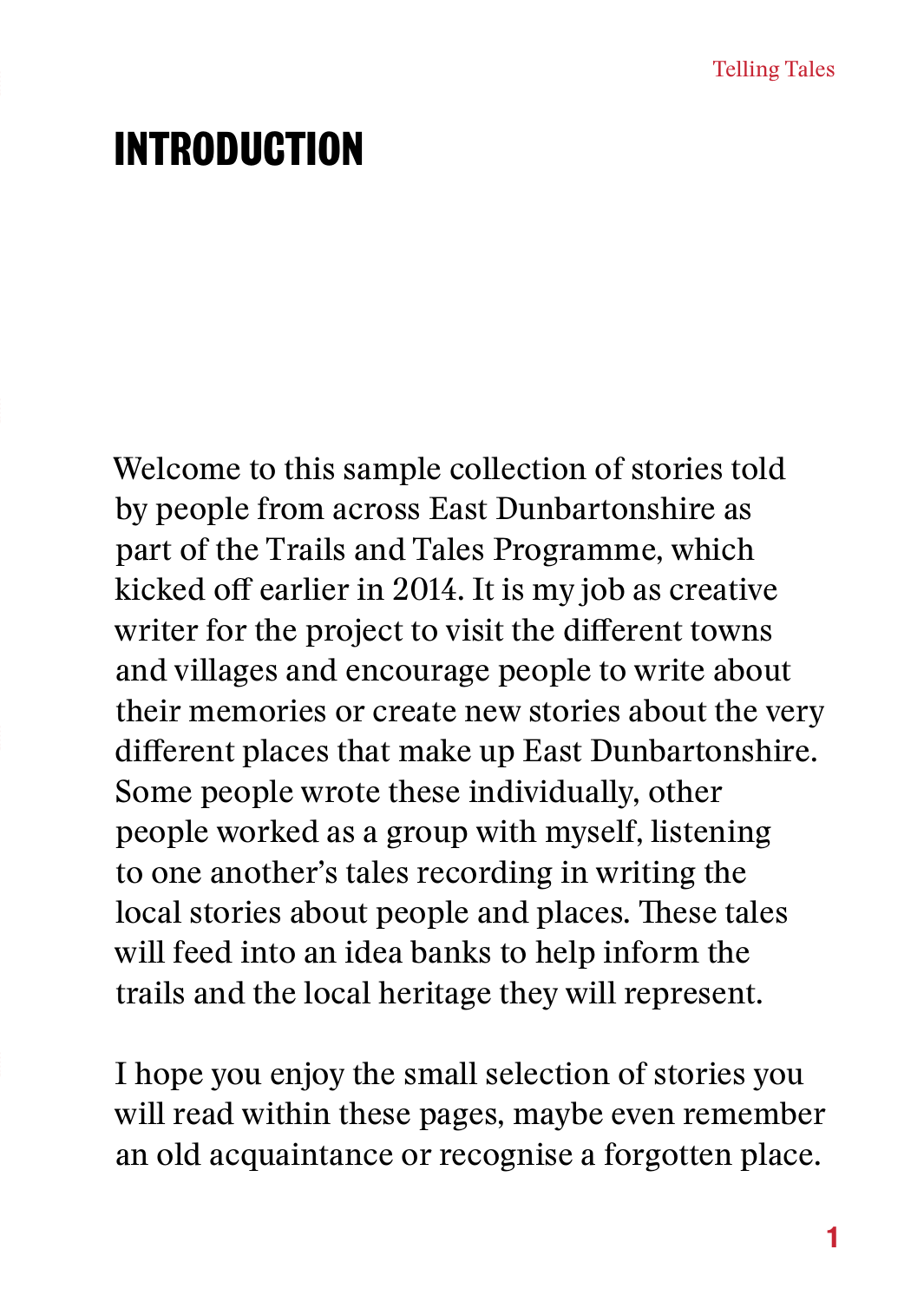#### **Introduction**

For me the whole process of travelling around listening to the story-tellers has been educational, fascinating, emotional and at times incredible. The lives of working people in the not too distant past, whether through the sheer physical effort required to pour tons of molten iron in the Lion Foundry in Kirkintilloch, or the prospect of Twechar miners working in pits for 12 hours at a time, already seems unimaginable to us today. The Trails and Tales project hopes to capture these realities so they are not lost for generations to come. There has also been a real sense of community in many places, not least in the smaller villages of Harestanes, Twechar and Campsie. Shared experiences of growing up in new estates, mining communities and during the Second World War make for strong collective memories, and I hope you enjoy recognising some of what is described in the stories that follow. There have also been many laughs along the way, not least when I was duped by Coachie Bear in Twechar. There was a real sense of sadness too about people moving from Springburn and many of the residents of Kirkintilloch and Bishopbriggs talked about the destruction of their old community with roads driven through the middle of it, whilst also appreciating the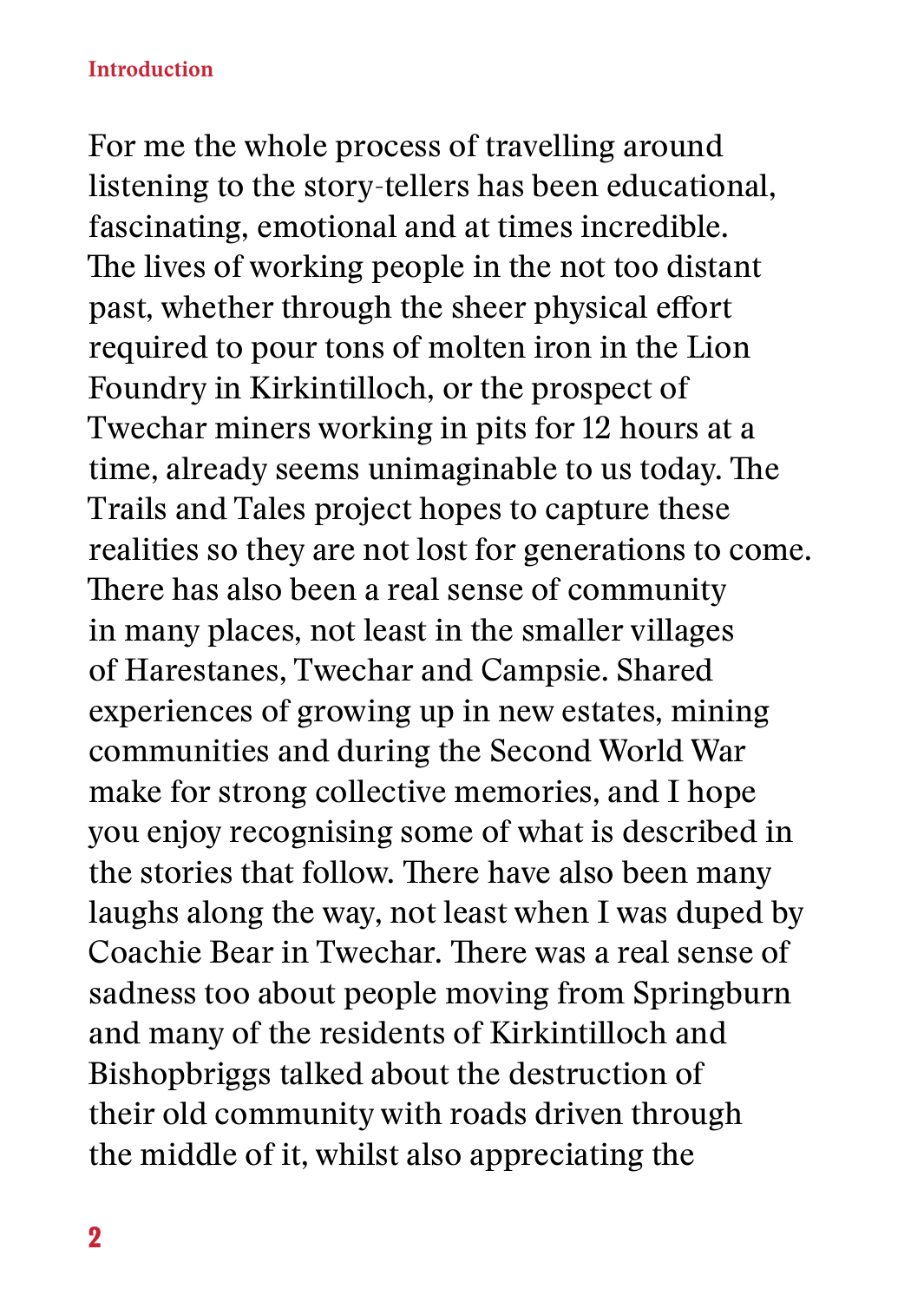improved housing and healthier lifestyles they came to know. So I hope you will have a laugh with the "Lenzie Ladies", learn some of the history of Campsie, find out about first impressions of Bearsden, and remember the pleasure of shopping in the Co-op with the cash whizzing about in canisters on wires above your head!

If you want to find out more check out the Trails and Tales website where there will be more stories, activities and events throughout East Dunbartonshire.

*Annette Allison* **November 2014**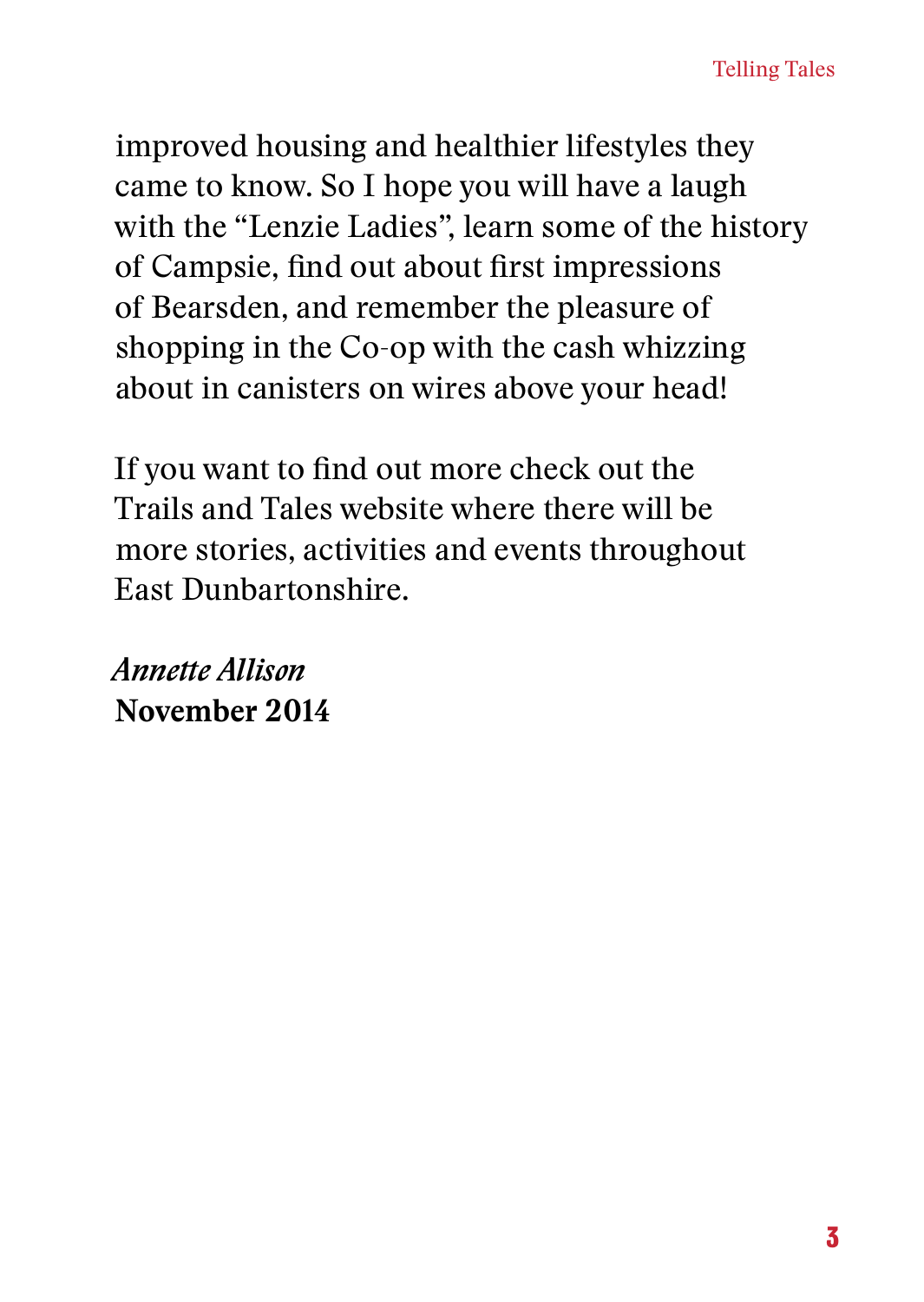# HARESTANES TALES

When I moved here in 1965, there were no roads, no shops and the cows used to look over the back fence! I remember going down to "Langmuir Stores" which was run by two of the Henderson sisters – they were the daughters of the landowners – to get 2 empty bottles filled with milk. The fresh milk tasted different in the summer than it did in the winter because of what the cattle were eating at different times of the year. Winter feeding must have been turnips because you could taste it through the milk, the sweetness of it.

To get to the shops in Kirkintilloch was quite a trek – especially as there were no buses, which meant you had to walk. I had twins and another two children so we had to walk all that way with this double pram! I will never forget walking along Hillhead Road and seeing the cows coming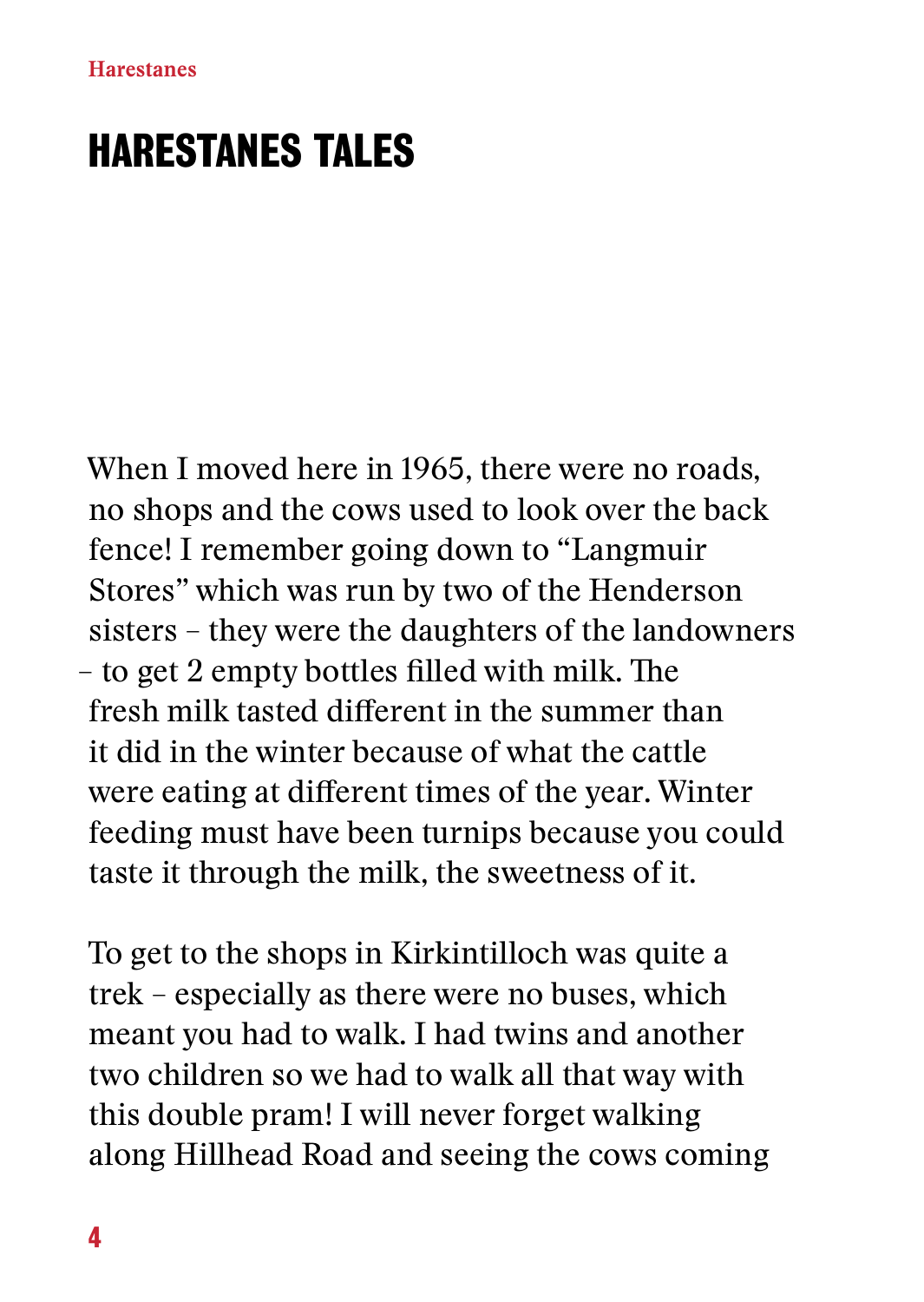running towards us in the field – I had never seen a cow 'till I moved here and the sight of them charging towards us was as frightening as if we had been caught in the middle of a stampede! Needless to say, we took to our heels and ran!

# *Dawn Grey*

I remember moving to Harestanes in the early days and people saying you always knew who came from Glasgow because their doorsteps were always clean. I think it came from people living in closes and following a really strict rota for taking your turn at washing the stairs there! There was also a rota in the tenements for using the washing line.

## *Rose McMullan*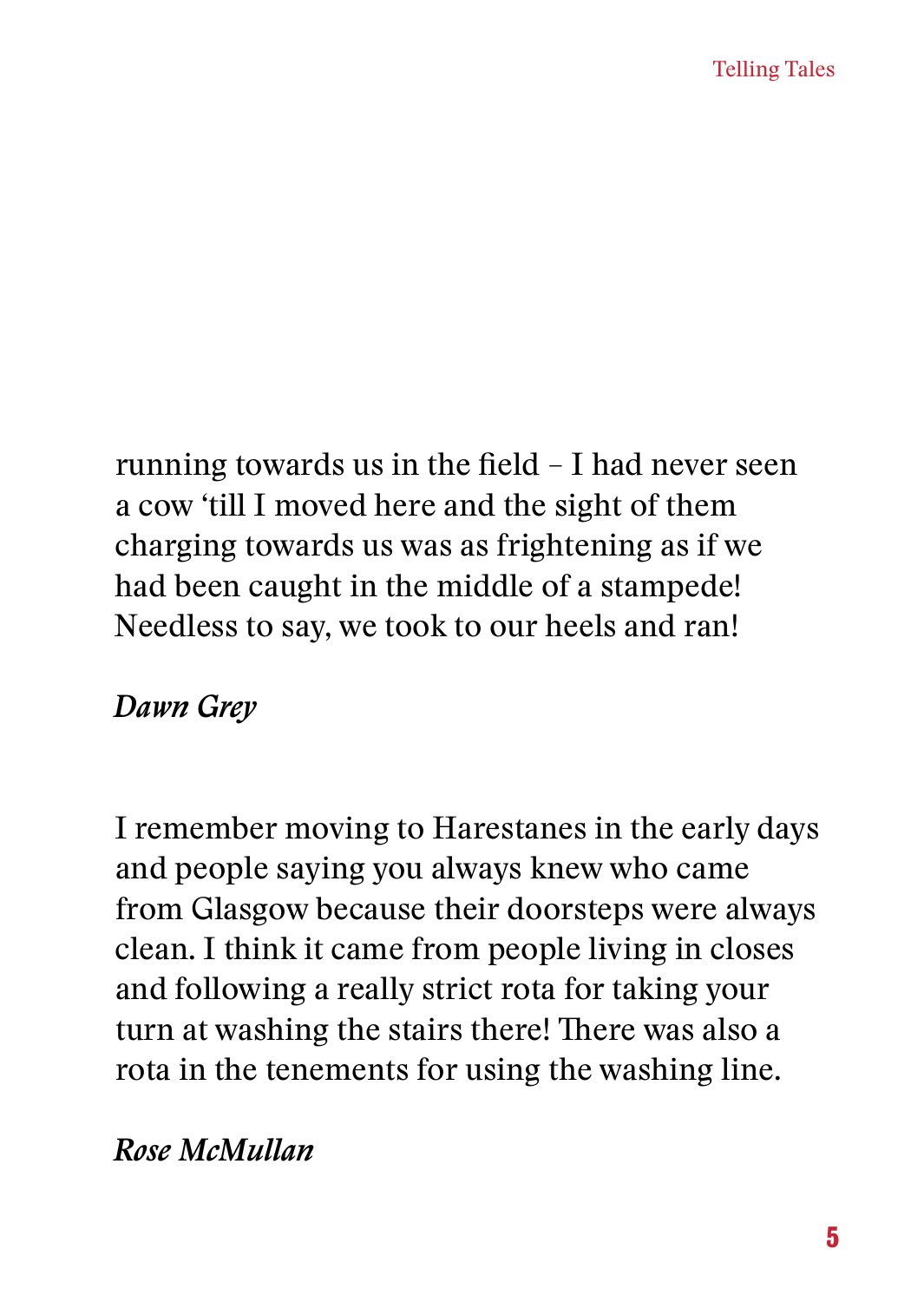# History of Harestanes

**Harestanes Reading Group** *Harestanes Primary School (The Huts)* 

The group which I belong to, "The Friends Group" meet weekly on a Sunday at the Baptist Church, but the Community Centre is used extensively throughout the week.

The two halls were built as school huts probably in the 1970's. Then as school rolls fell again, and the school building was again big enough, the huts were not in use. The Residents Association managed to get access and developed the premises for use as a Community Centre.

I was involved along with other people in a six-year period of work fighting to try to get a permanent community centre built. We paid for architects' drawings, complied with legal requirements to have the site drilled and tested, as it was mining land, and we managed to secure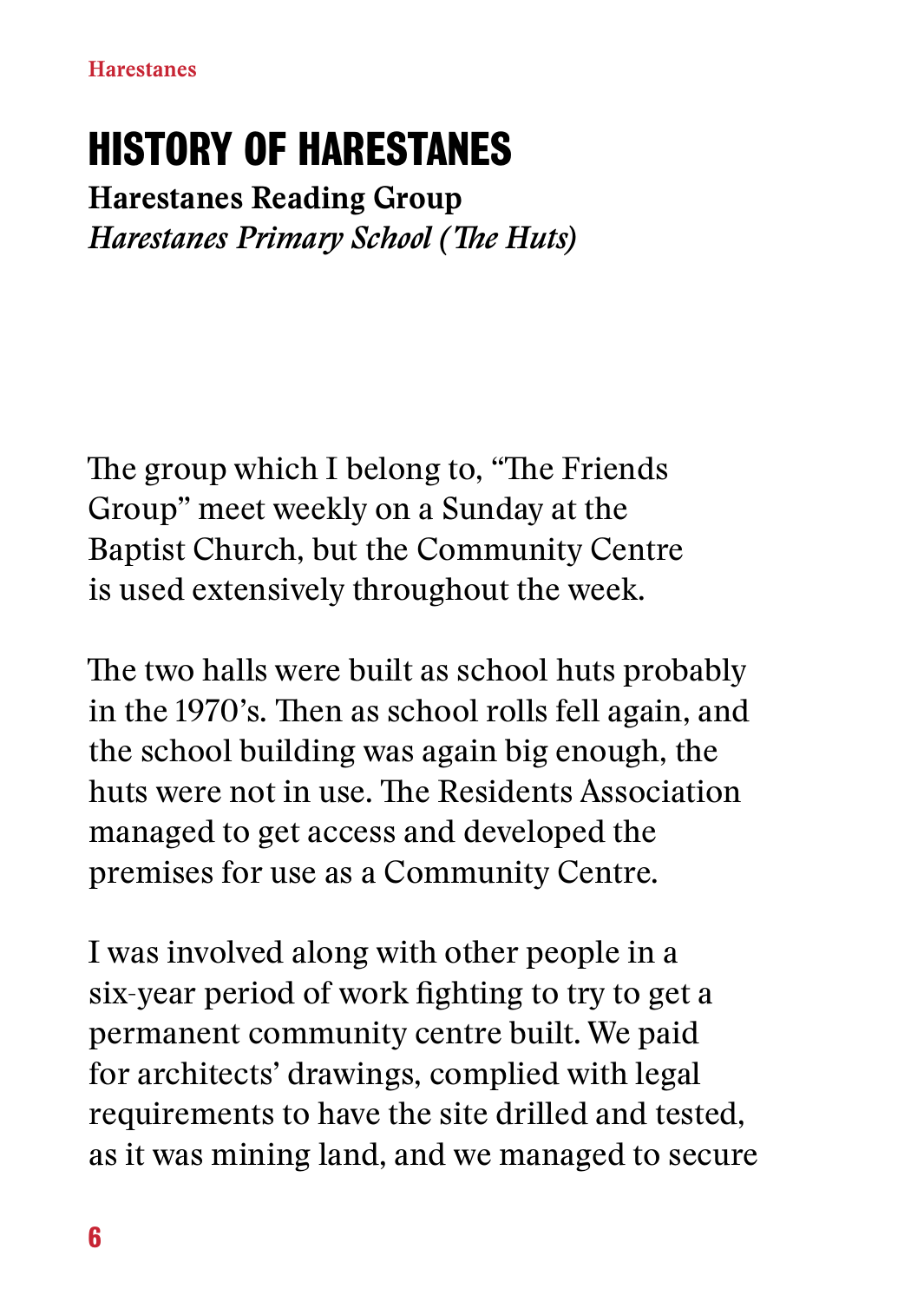£100,000 of government funds. However, after a lot of work by a lot of people – we still have all the plans, application forms and the associated paperwork – the people of Harestanes were gravely disappointed not to secure extra funding we needed from the lottery. I think people put so much into the application because for Harestanes to get a proper, permanent community Centre would have meant so much and given the local people a community building to match their community spirit. The proximity of other council funded centres may have gone against Harestanes, but we are not certain, but there is huge disappointment that Harestanes cannot secure lottery funding or local government funding; central government funding itself is not enough to provide such a community-spirited area with a community centre.

*Ian Anderson*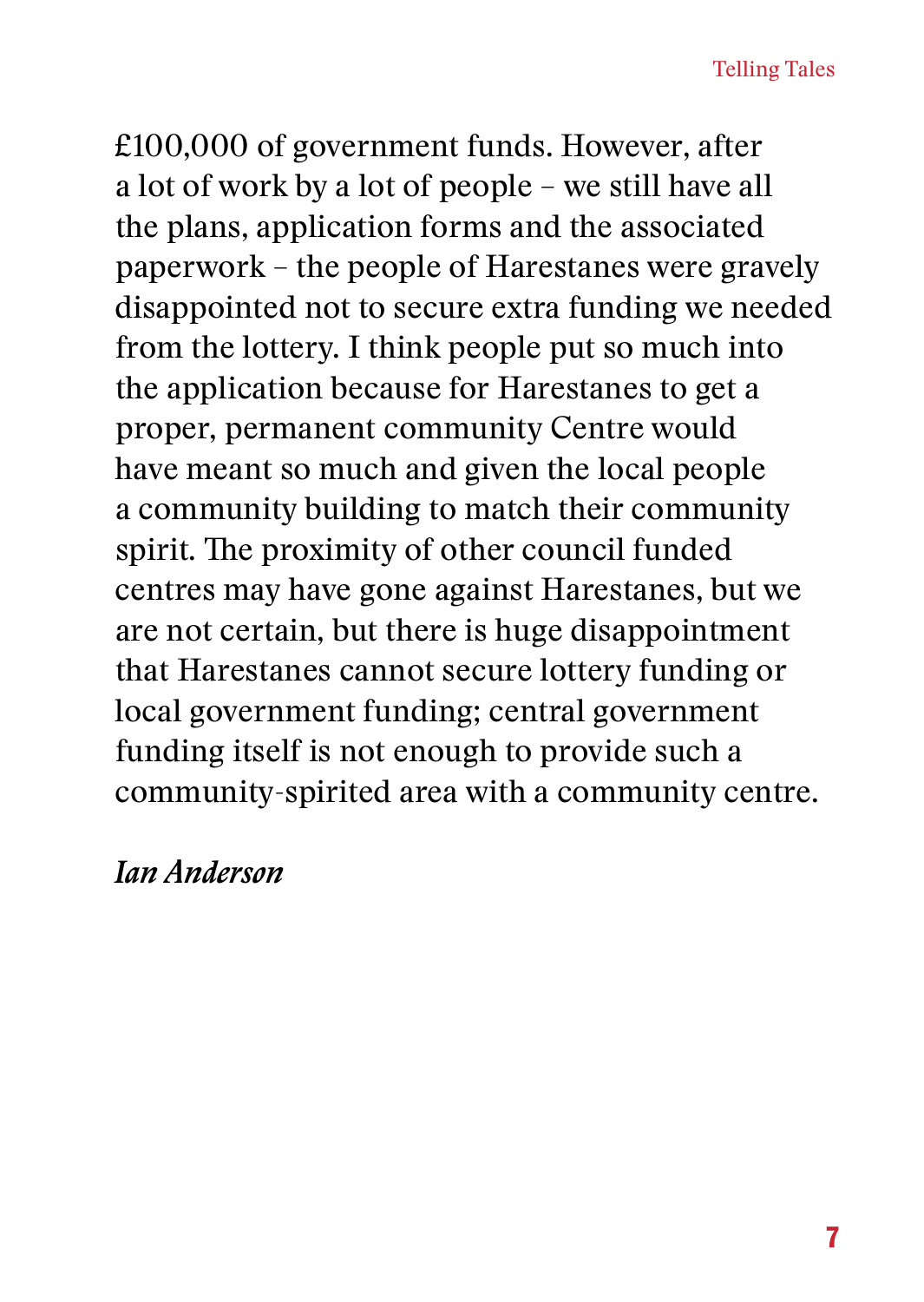Continuing with the theme of gardens from last week, it was very true that the people from Glasgow developed a reputation for being very keen gardeners. When the people in Harestanes were all council tenants, the gardens were very well maintained, but this decreased as the houses were taken out of public ownership and sold to private buyers.

However, at the beginning when we moved here, we all learned to garden together. We learned from each other's successes and mistakes, we shared our experience and learned as a community.

In terms of allotments, Springburn was the closest place to have any. However, allotments came about in Harestanes about 2-3 years ago.

*Jean Watson*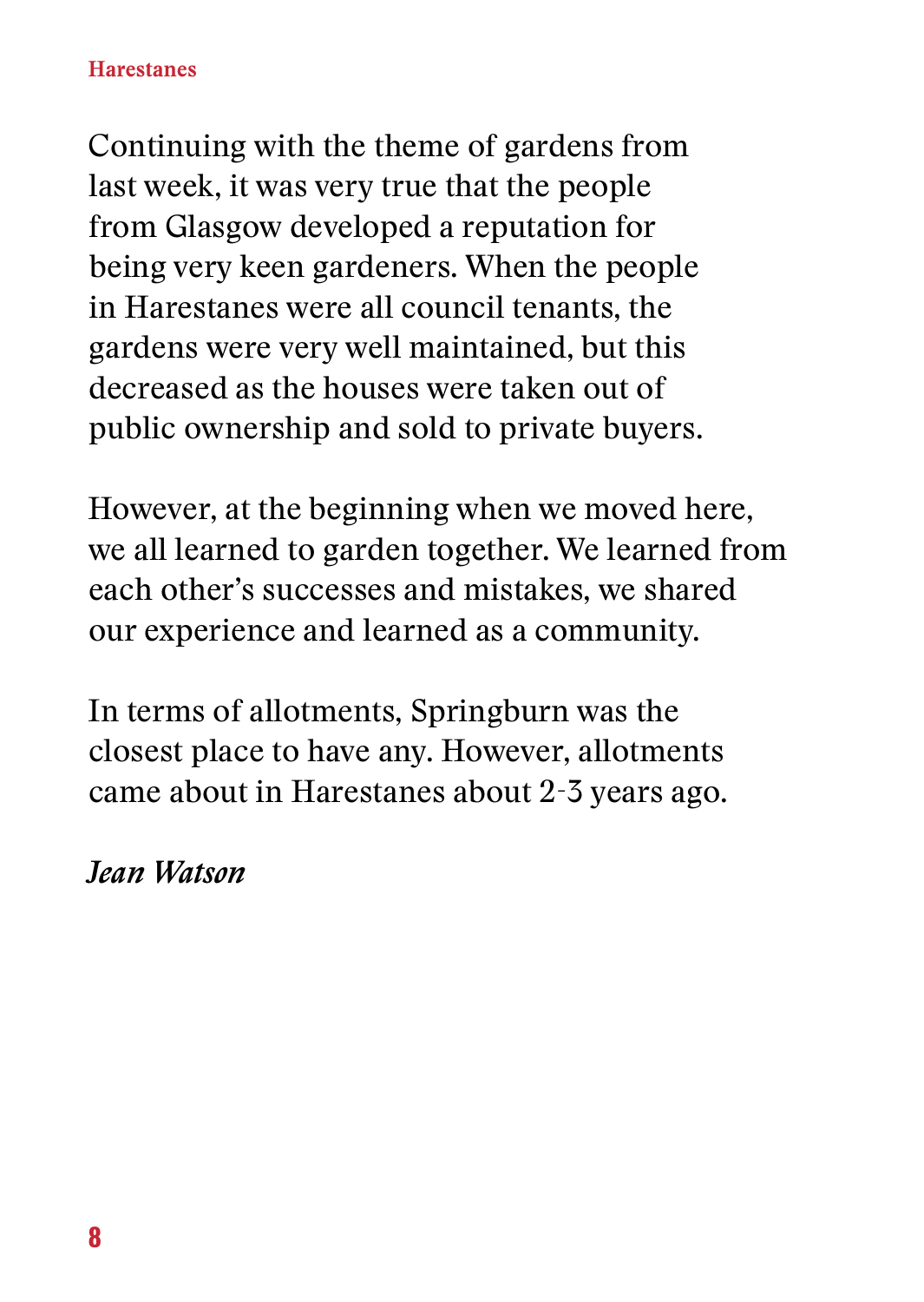

Harestanes Reading Group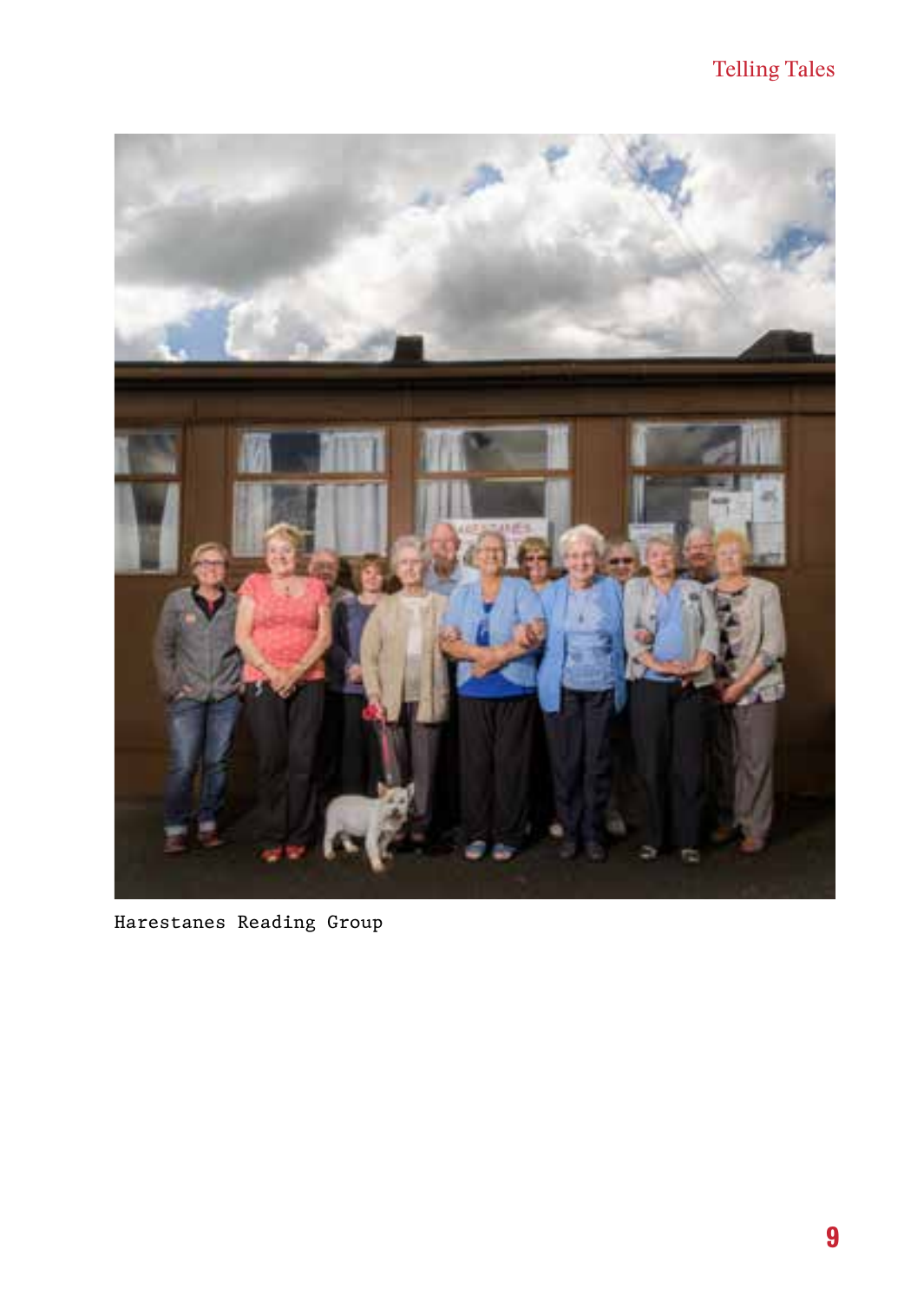# TWECHAR TALES

**Tewchar Reading Group** *Twechar Healthy Living Centre* 

# **Sunday at ma Grannys**

Sunday at ma Grannys wiz a special day

Opening the big heavy front door ye were greeted wi the smell

A pot ae soup simmerin on the back tae back

Ah filled up her teapot and sat it next tae the fire

The digestive biscuits and a box ae malteasers sat oan the table next tae her

The auld valve radio wiz playin sleepy music

She read the Sunday Post and ah read a book while we baith waited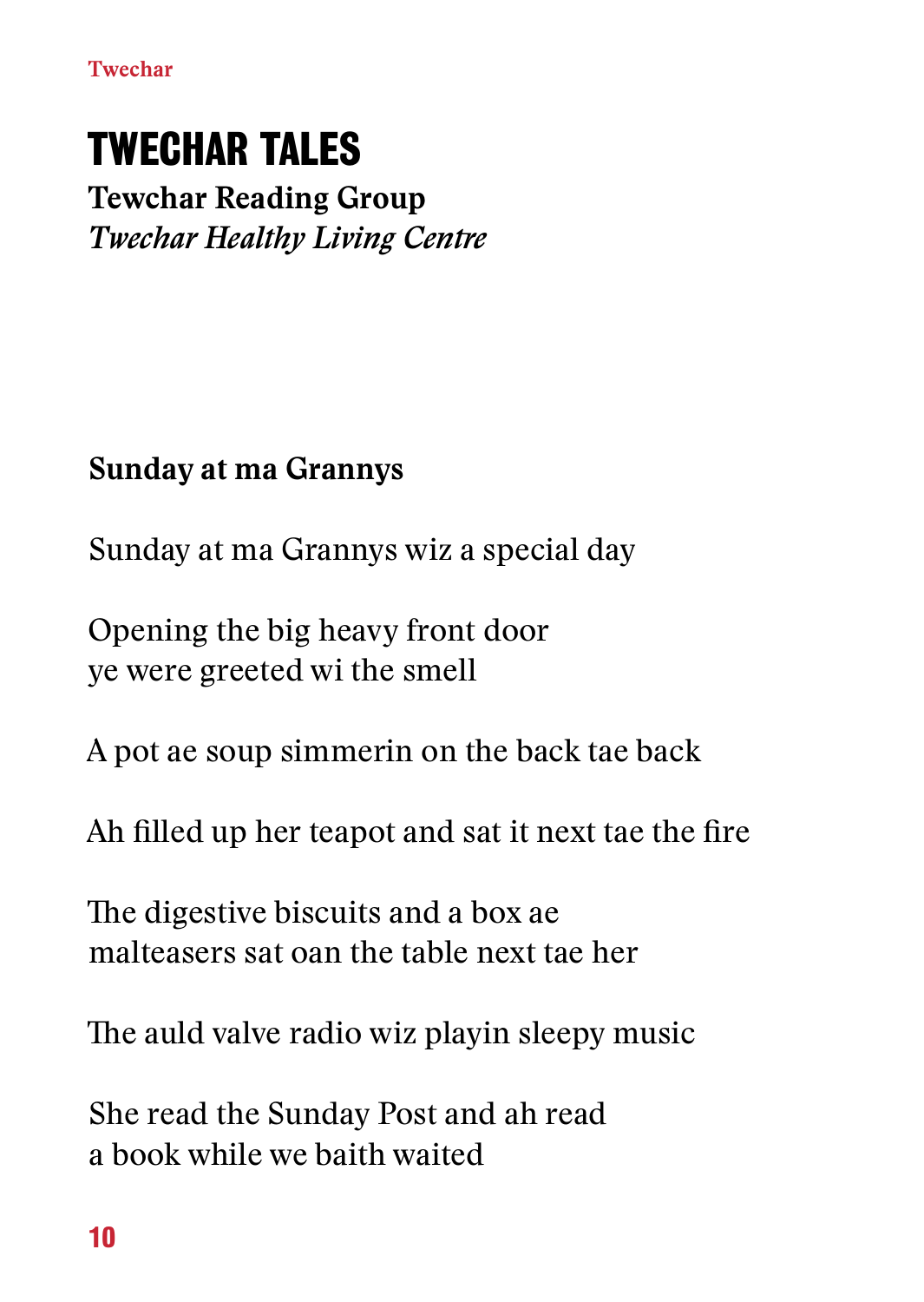Then they started tae arrive

Sisters, Brithers, Cousins, Uncles, Aunties

Uncle Jack wiz a great storyteller

Adults an weans alike wid sit glued tae his every word, believin every fantastic tale

that poured oot fae his vivid imagination

Granny sat there beamin, lovin every minute

Uncle Alex entertained us aw wi songs like The Wee Cock Sparra and Coulters Candy

Then we got fed in relays. A plate ae broth an two slice ae breid

Uncle Alex showed us how tae fish oot the peas, put them in a saucer an cover them

in vinegar fur later

Then we heard the front door openin an there he stood, ma Uncle Booster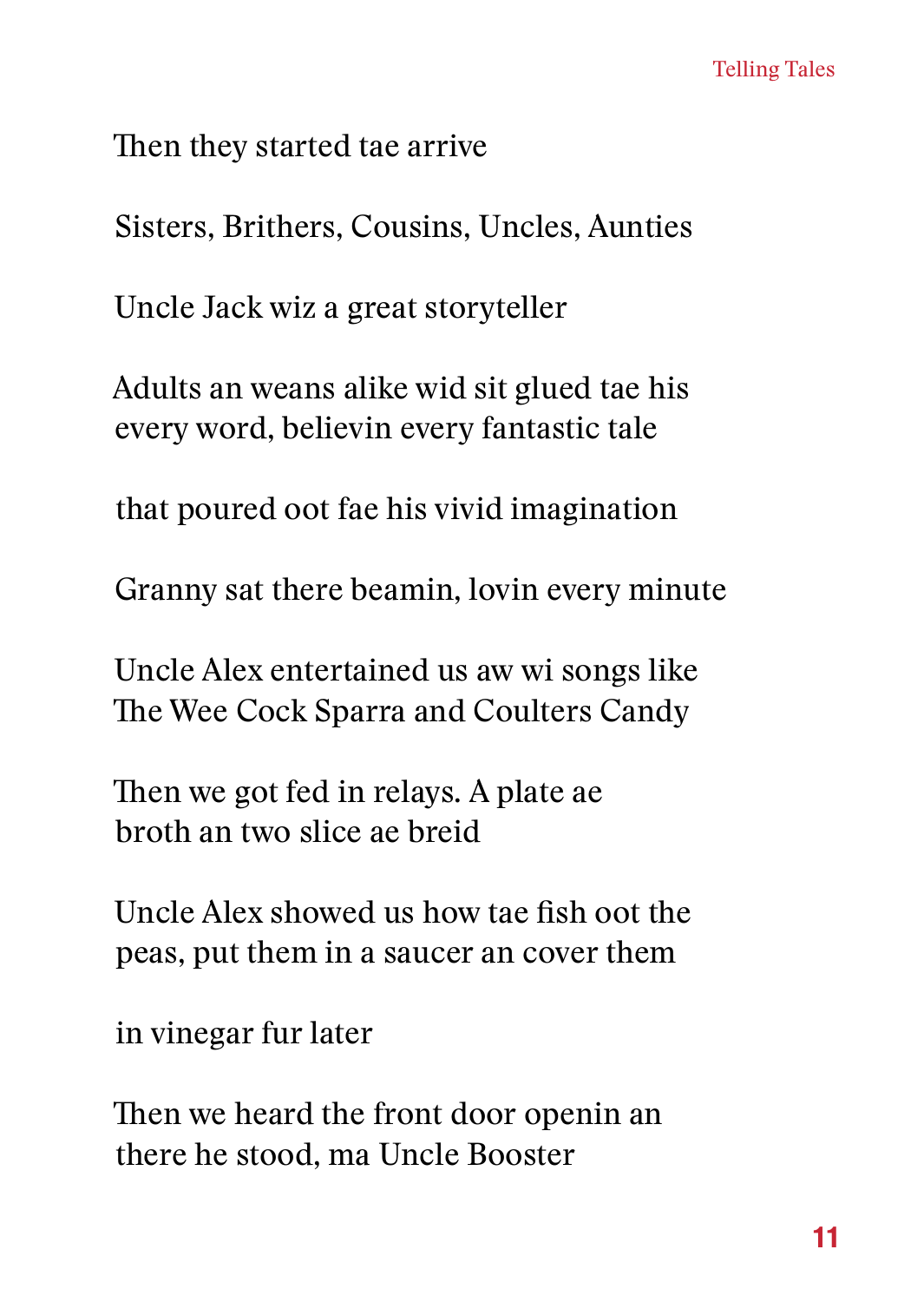#### **Twechar**

He bent doon an kissed ma Granny oan the cheek

Naebody kissed ma Granny but Uncle Booster

She loved every wan ae us bit she wizny a kissy wummin

But it wiz Booster, an he wiz special

Booster goat his soup and we aw waited fur whit we knew wiz gonny happen next

He came in tae the livin room, against the back wa' wiz a pedal organ

The couch goat moved an Booster sat on the stool in front ae the organ

He pumped the pedals an played tune after tune, we sat there mesmerised

Then came whit ah hud been waitin fur, ma Uncle Booster singing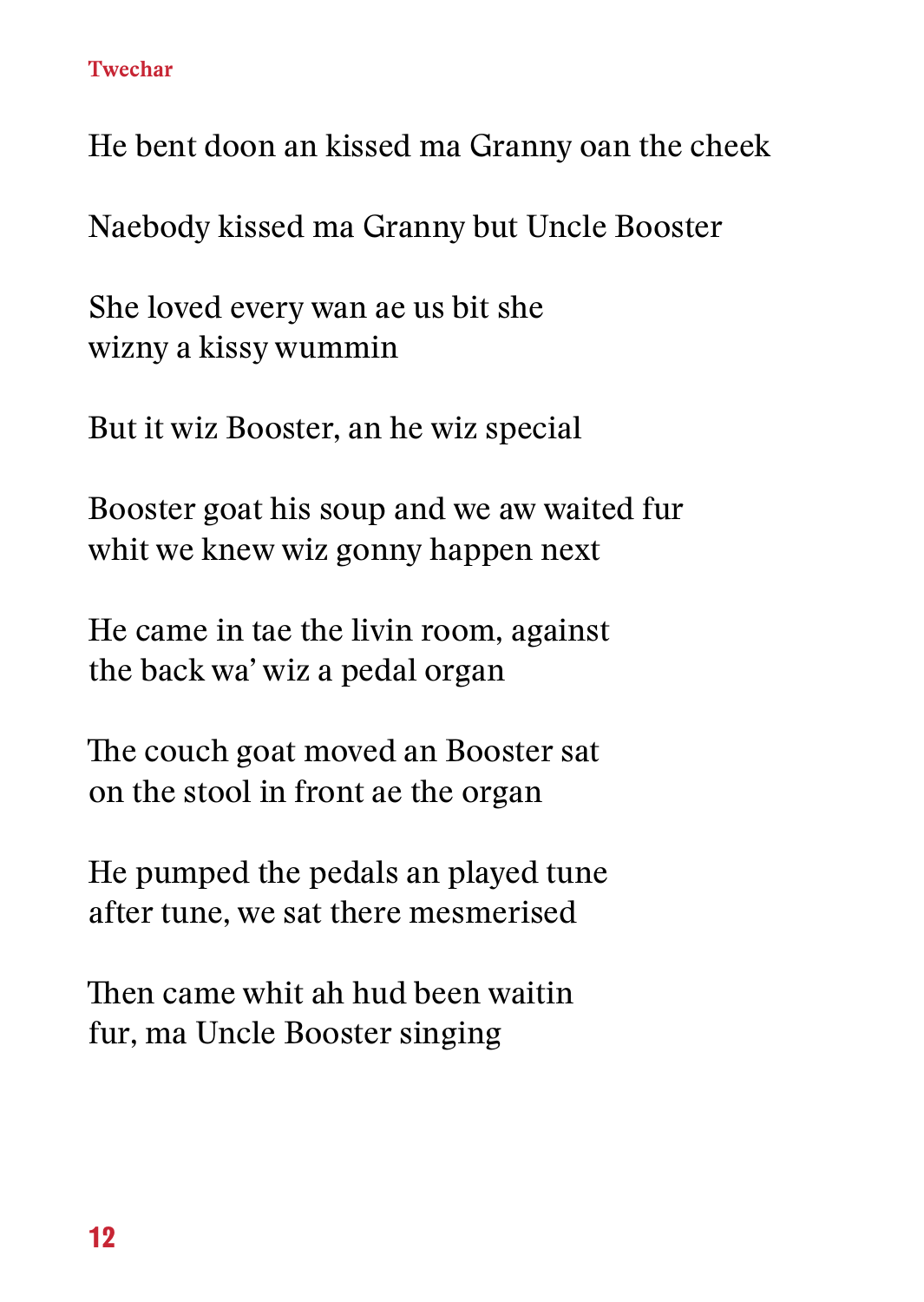He hud the maist wonderful, powerful voice ah've ever heard

His voice sent vibrations right through yer boady and settled in yer soul

Ah never tired ae listenin tae him, he wiz truly gifted

Ah still sumtimes lie doon and take masel back in ma mind tae they Sundays

Ah kin still hear him singin, ah kin see ma Granny sittin in her chair.

*Skip H*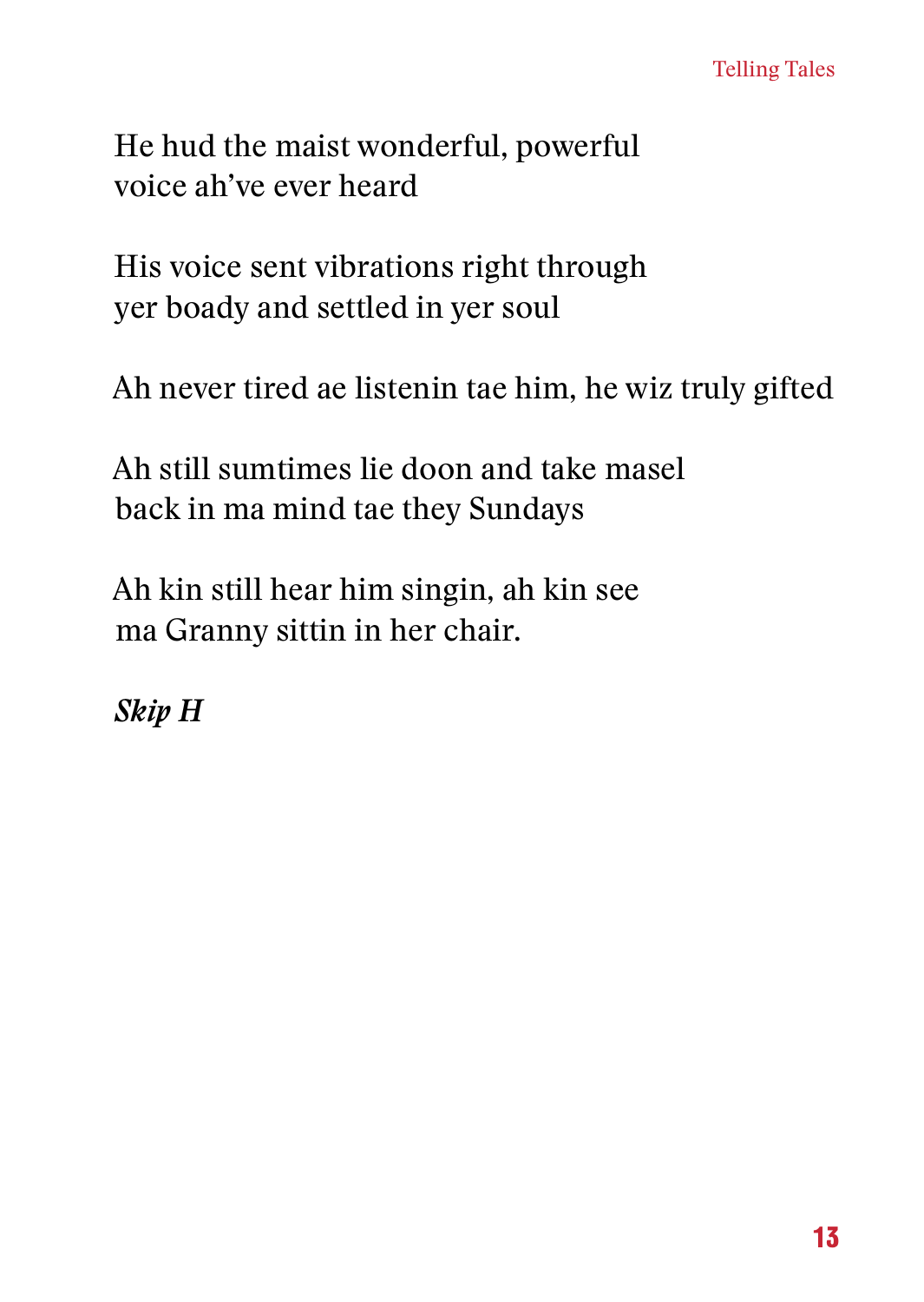**My Father & Grandfather with Buller, the Pit Pony** The pit ponies lived all their lives down the mines. Eventually they went blind with the coal dust. The pit owners did not feed them, it was the men themselves who fed them out of their own piece. The two men in this photograph are my father and grandfather, and the pony was called "Buller".

# *Liz Smith (nee Murray)*

# **The Annual Seaside Trip**

...I remember the annual seaside trip when all the weans went away for the day. It was always a Saturday because the men from the Miners' Institute came round on the Friday night with two half crowns for every child. That was 5 shillings each – a fortune then to a child! I remember too, taking all the things to cater for the trip – we took banana boxes because 6 rows of dinner plates fitted perfectly, and we had breadboards for carrying the food – rolls and cakes in waxy paper bags. It was a real occasion with so many buses for each street and all the weans putting their streamers out the windows and waving to everybody!

# *Contributions by Twechar Writers & Residents*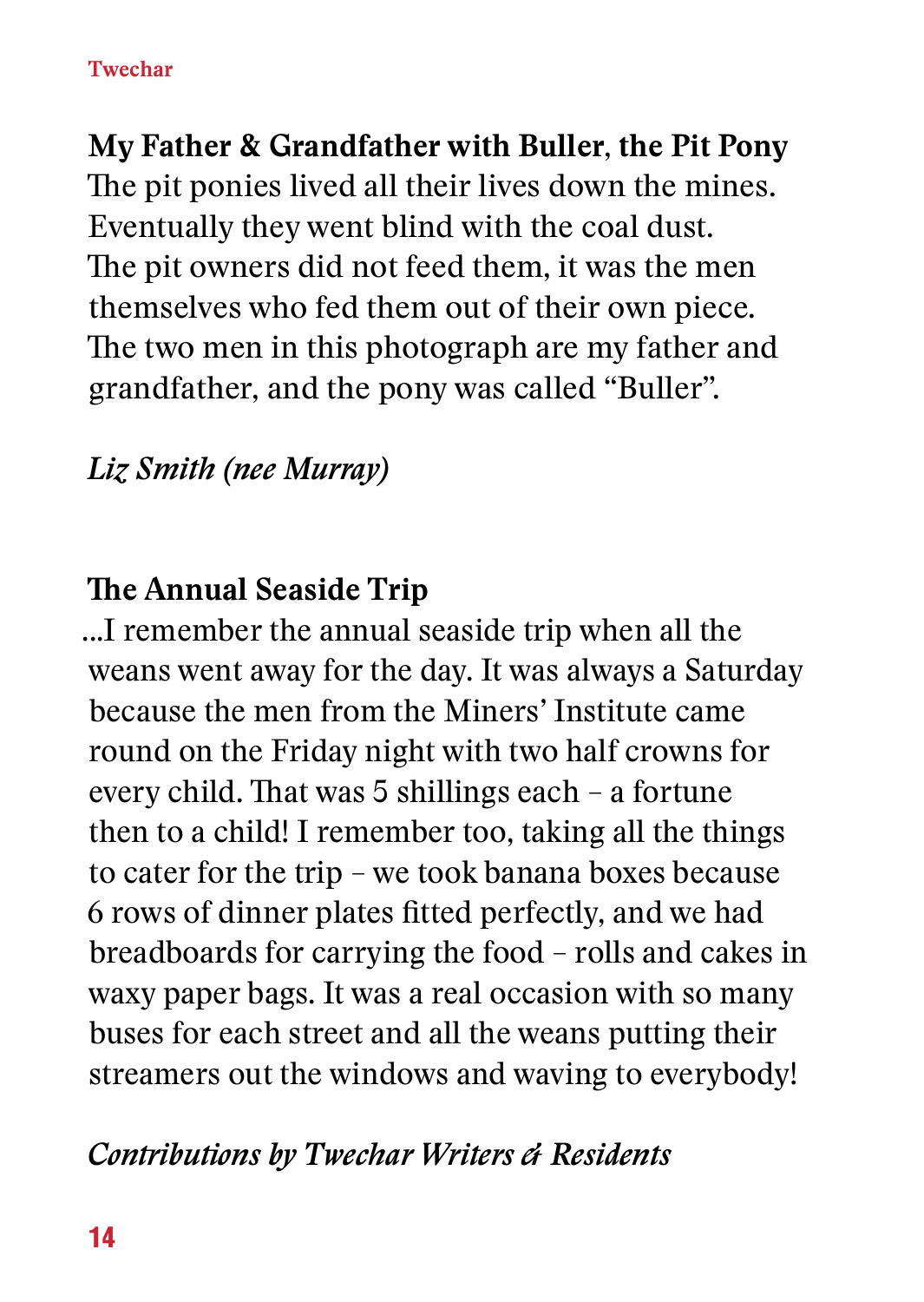

Top: Buller the Pit Pony / Bottom: Barhill Row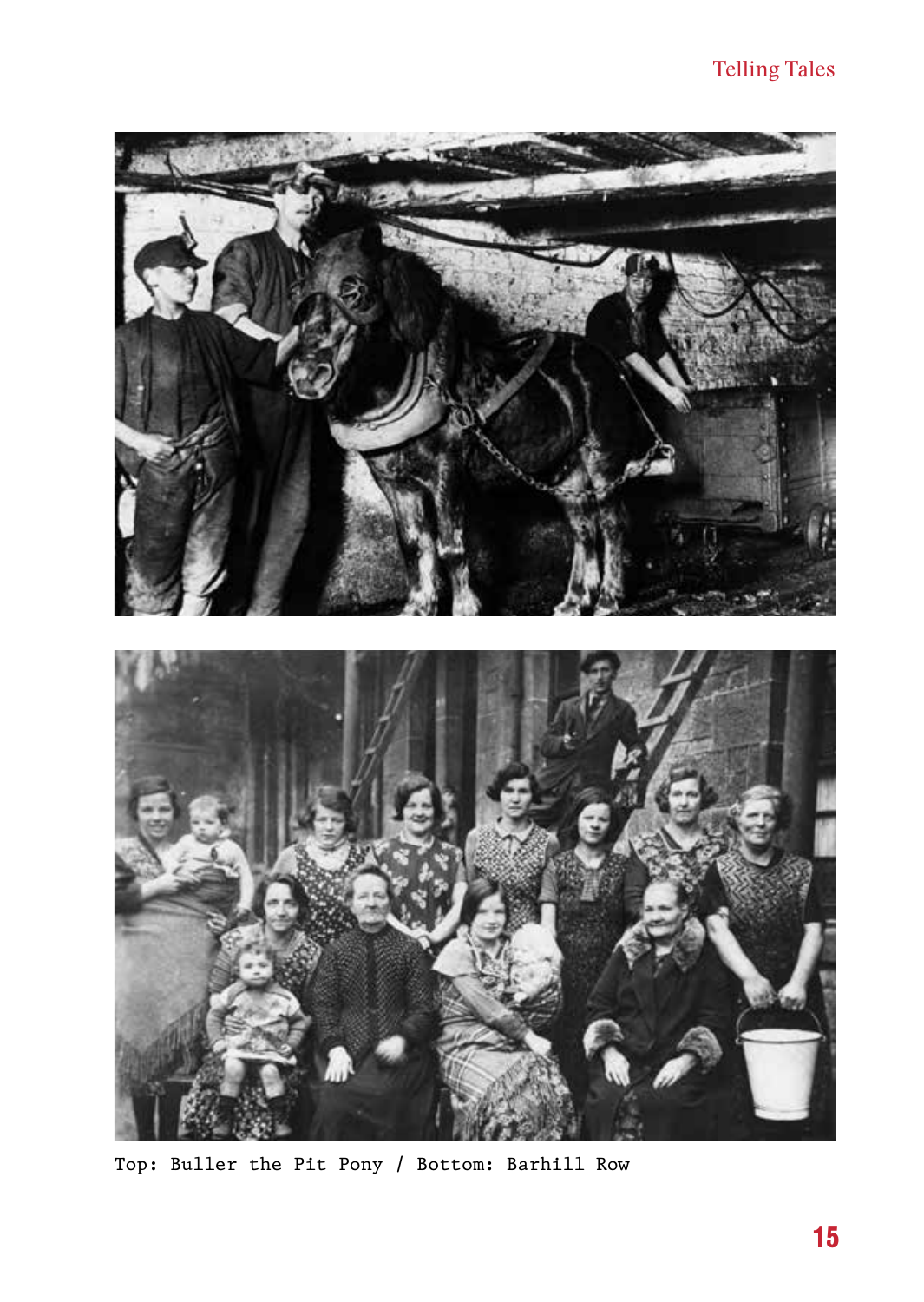# Lennoxtown Reading Group

*Lennoxtown Library* 

The place where I grew up in has a somewhat schizophrenic way about it. Let me explain, it has two very different and seemingly unrelated names it is known by. The reason for this is that the original name which is shrouded in the mists of time is Campsie, and then for some reason the Earl of Lennox who was bequeathed land by rescuing from the dungeons of peril on a winged bird of hope Robert the Bruce, which was over half a century from the railways coming to the village and in his infinite wisdom, probably maintain his prestige and the last vestiges of real power he decided to call the village after himself when a station was set up here in 1867. Now due to the radical nature of the villagers they baulked at the idea of a name being imposed on them by their so-called Lord and Master who got the idea from being inculcated in the Feudal System which fame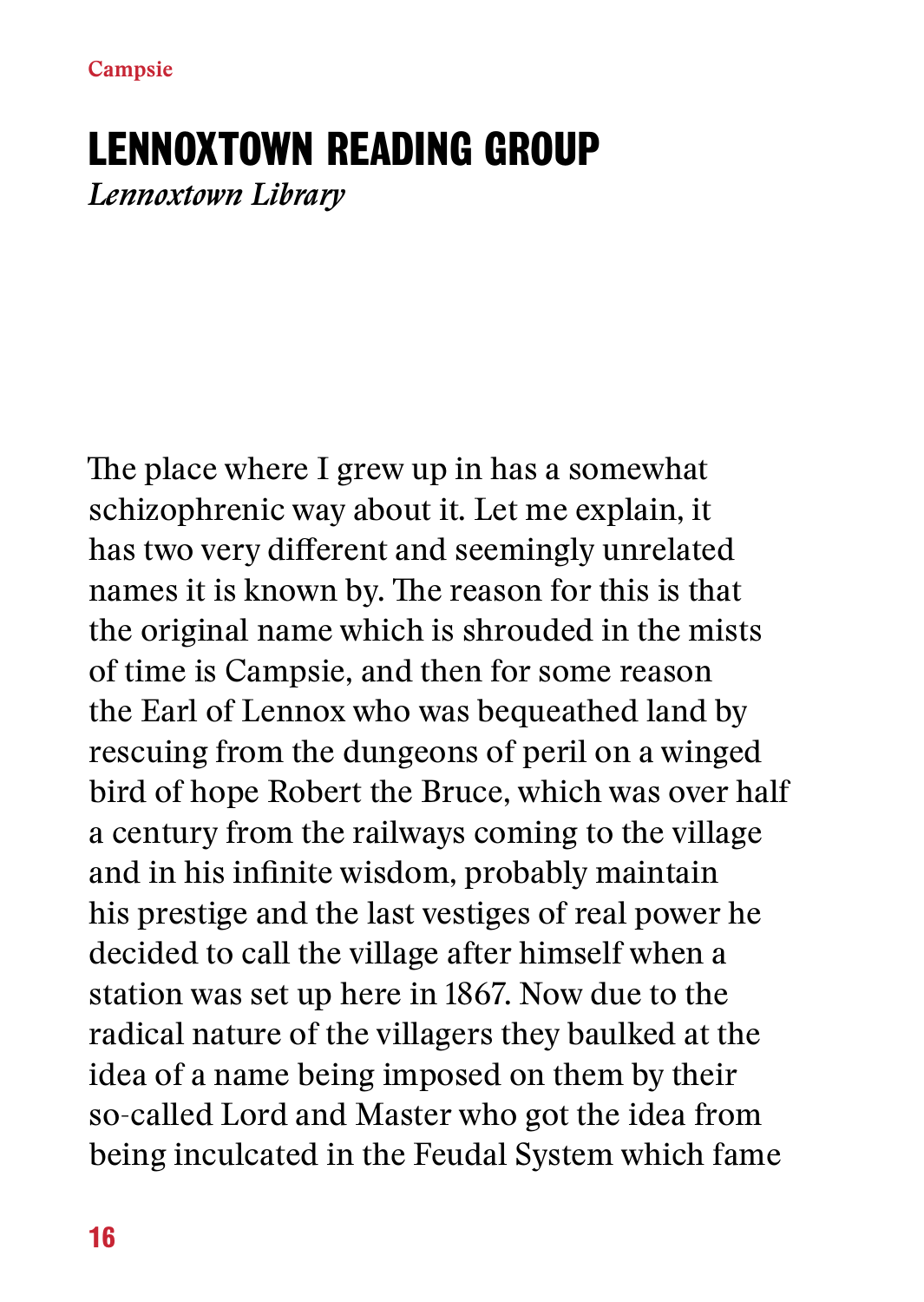into prominence at the time of the Act of Union, as opposed to the more egalitarian clan system which was prevalent before then, and due to the radical nature of the villagers as espoused in one of the first Co-ops which was set up in 1812, a time when the favoured starting of the movement was just a twinkling in their grandparent's eyes. and the first to introduce the dividend system in 1826, the name of Lennoxtown never really caught on and among the locals as it is to this day known as Campsie by them, of course it is also a remembrance of the radical history of this village, which is another reason why it is not called after somebody who wanted to increase his prestige at a time when his real power had waned due to the dark satanic mills of the Industrial Revolution.

Also the oldest Catholic Church outside a major city was established here in 1846, initially called St Paul's but then in 1905 with the opening of the church in the next village along the Glazert, incidentally the highest variable water course in Europe and then around the time of the railway the town hall was built in 1867, then just after the change of name of St Machan's who was buried up in the clachan, along with the perfidious James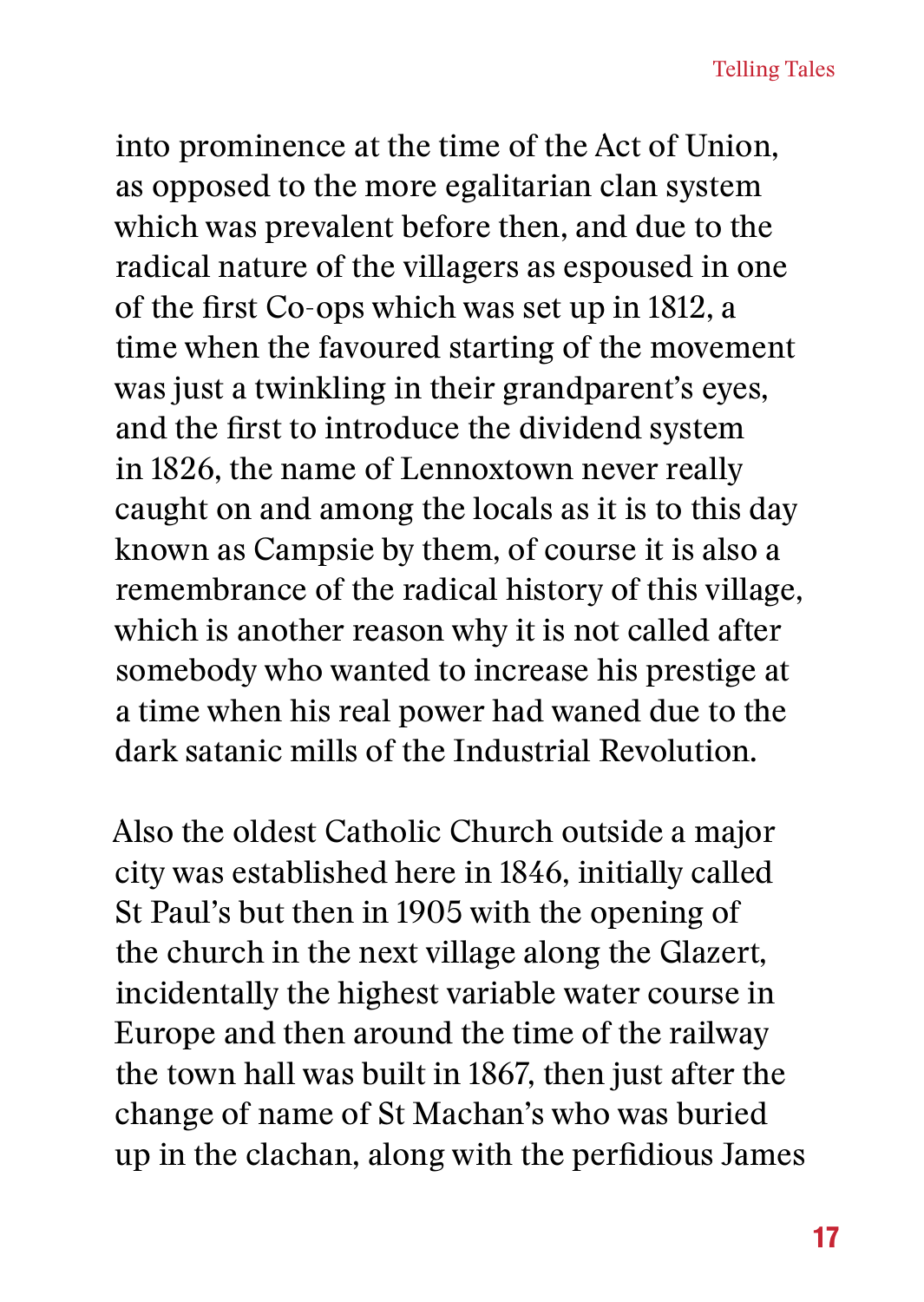#### **Campsie**

Lapslie, who testified against Thomas which the pathway through the area is named along with more rightly, the Strathkelvin railway which eventually closed in 1967 due to Beeching, but for the last 16 years of its existence only carried freight, and just to add more to the confusion that it seems to be the raison d'etre for the place there is a third name for the pathway that runs through the village, that is john Muir, thus reflecting the three sides of the character of the entire country, this is, the radical, the internationalist and the industrial heritage of the entire country of Scotland.

## *Mark Callaghan*

# **Field of Blood**

There is a field known as "The Field of Blood" and it relates back to the time of Rob Roy. His men were known to be stealing cattle so the drovers in this area arranged a party, got them drunk and then killed them. There was one escapee however, and he survived by hiding in a bush. There is still a bush there to this day and it is the custom to walk round it 3 times for luck.

# *Isobel Cartwright*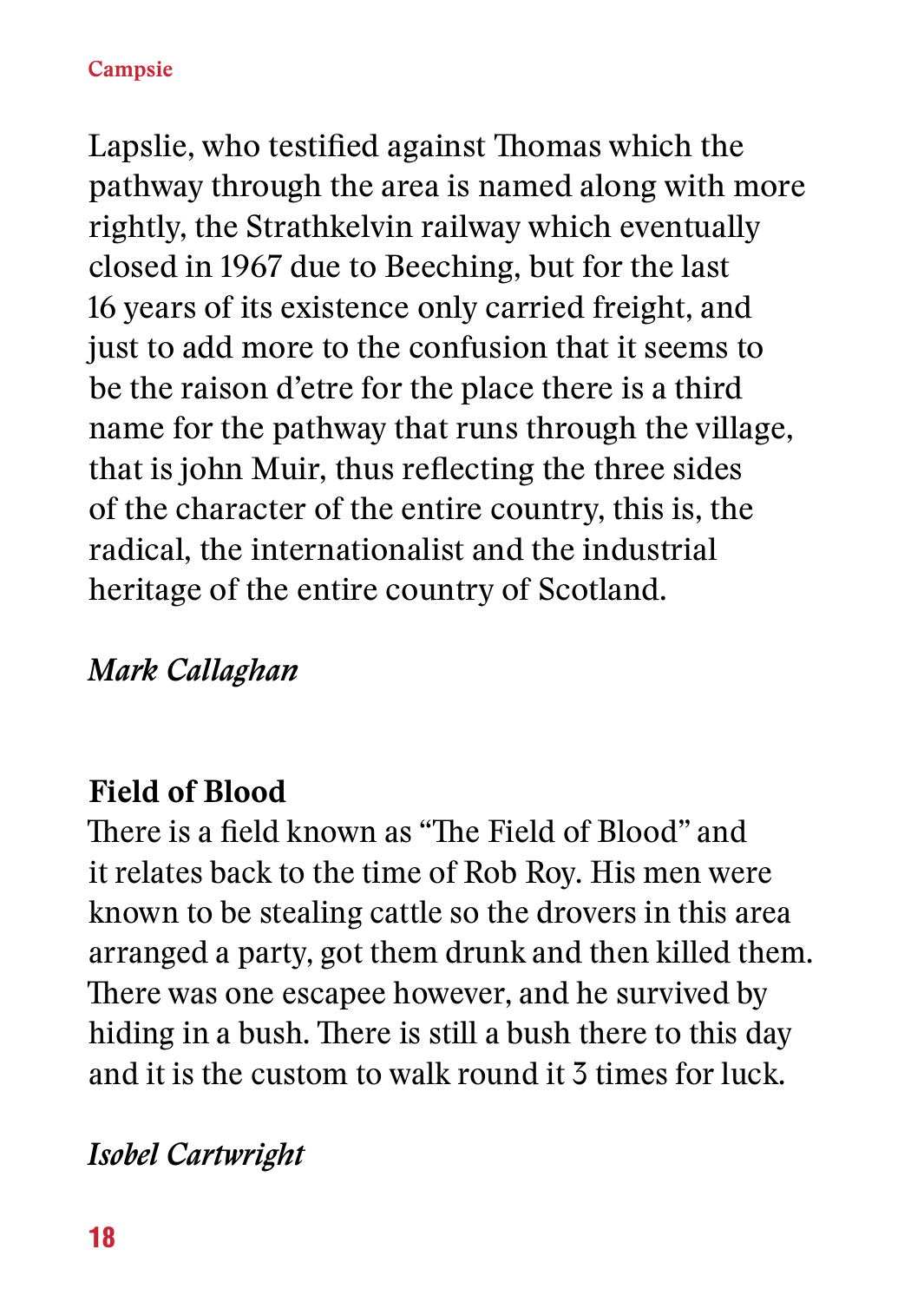

Lennoxtown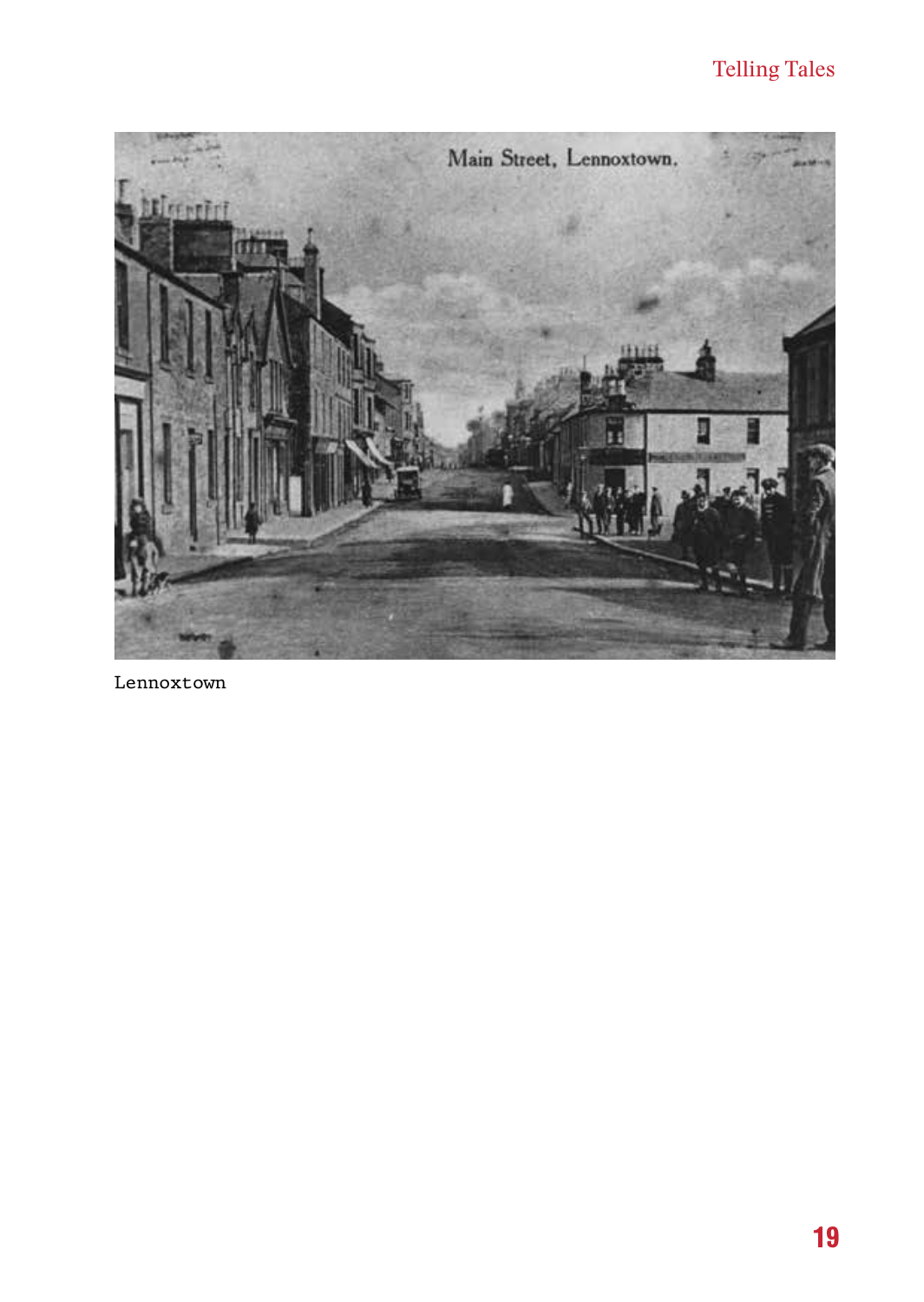# KIRKINTILLOCH THURSDAY AFTERNOON READING GROUP

*William Patrick Library*

# **The Lenzie Ladies**

Lenzie used to be known as an area where people thought of themselves as quite "well-to-do". It was the custom when anyone new moved into the neighbourhood to invite them round for what was meant to be hospitality, but could end of up being a bit of a palaver! Social etiquette which should have facilitated such a social occasion became a bit of a burden. If you invited anyone to your house in the morning it had to be for coffee, whereas if they came in the afternoon, it had to be for tea. The afternoon question was "India or China?" which was not really a question at all, because the only acceptable response was "China"!

Added to this set of hurdles, was the dilemma of food being served which meant juggling teacup, saucer and possibly sandwiches, cakes,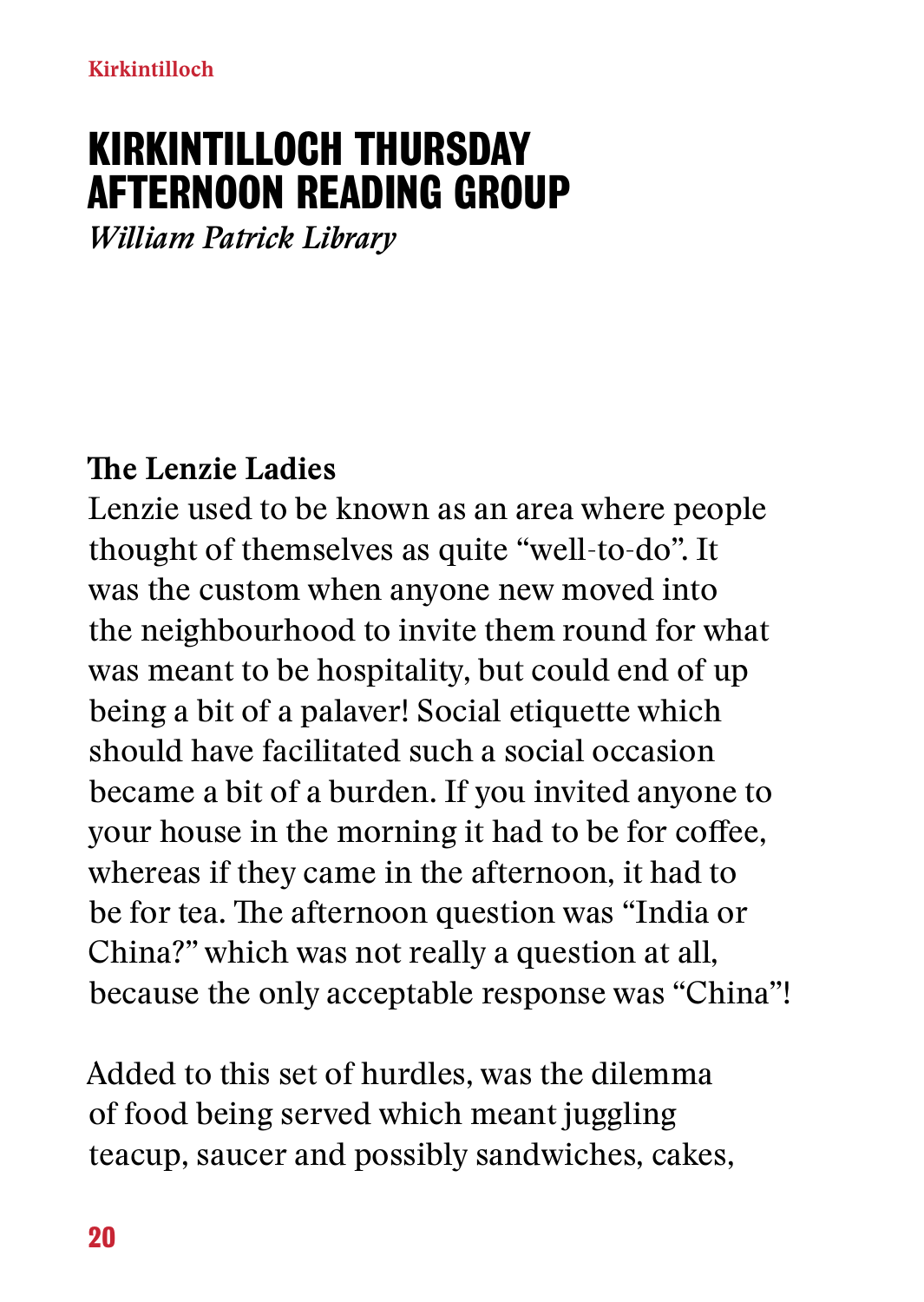biscuits or other socially acceptable offerings appropriate of course, for the time of day.

Other activities of the Lenzie Ladies included being a presence on the Woodilee Hospital Board. From a student nurse's point of view, a visit from these women at that time *(c 19..)* was akin to watching a royal tour of the hospital! The women themselves were always dressed in the latest affluent fashions, and typical dress included gloves, felt hat and wool coats.

The other side to the coin of this story though was often seen in witnessing the local shops and businesses in Lenzie. One story is told of how a wealthy woman went into the fishmongers and asked for salmon, only to be told by the young lady serving her that she had been given into trouble for giving her haddock the week before while she still had a large outstanding bill. Oblivious to opinion being formed behind her by other customers present in the shop, the bold Lenzie lady proffered the response "well, if I pay you for last week's haddock can I have this week's salmon?", with the matter of the large outstanding bill casually overlooked! The poor fishmonger was not alone in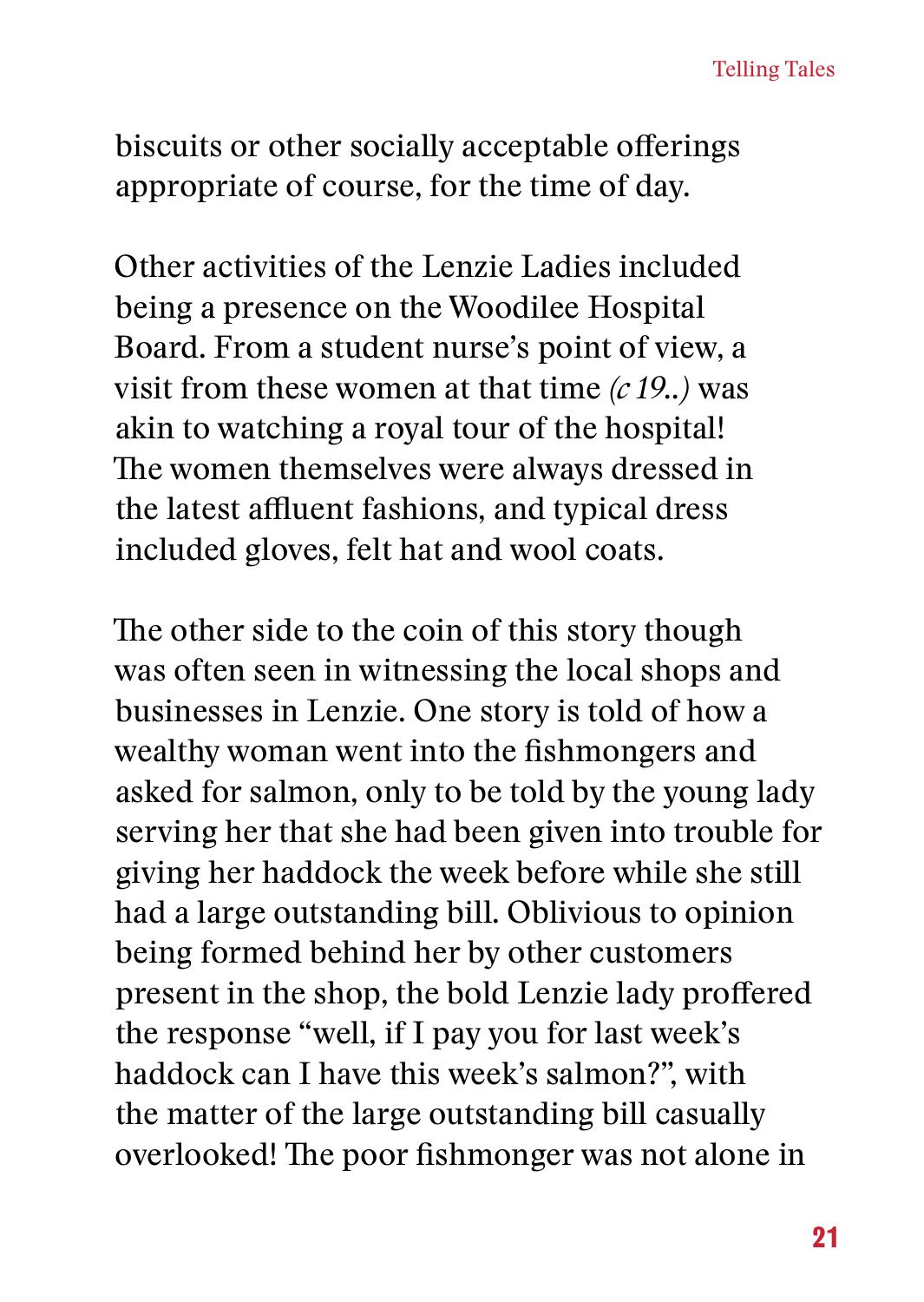#### **Kirkintilloch**

the difficulty of settling bills, as it was reputed that when the local newsagent closed, some people had newspaper bills totalling around £200!

# *Contributions from members of the reading group*

## **Growing up in Torrance**

While many people moved from Glasgow to Kirkintilloch and the surrounding area for better housing, that was not always the case. One lady who went on to have a successful professional career herself moved to the area when her father had to find a way of earning a living and bringing up his two children back in the 1940's on his own. As a child, this lady had lived in a very nice house in Scotstoun with all mod cons, but her father had to move to Torrance and take over a piggery to support his family. The house there had no electric light, a dry toilet and one cold tap in the house. However, undaunted, the family soldiered on and made more than just a go of things, eg on a Saturday morning the man would drive into Kirkintilloch and drop the children at the library where they read widely and purchases of magazines were made at the local newsagent.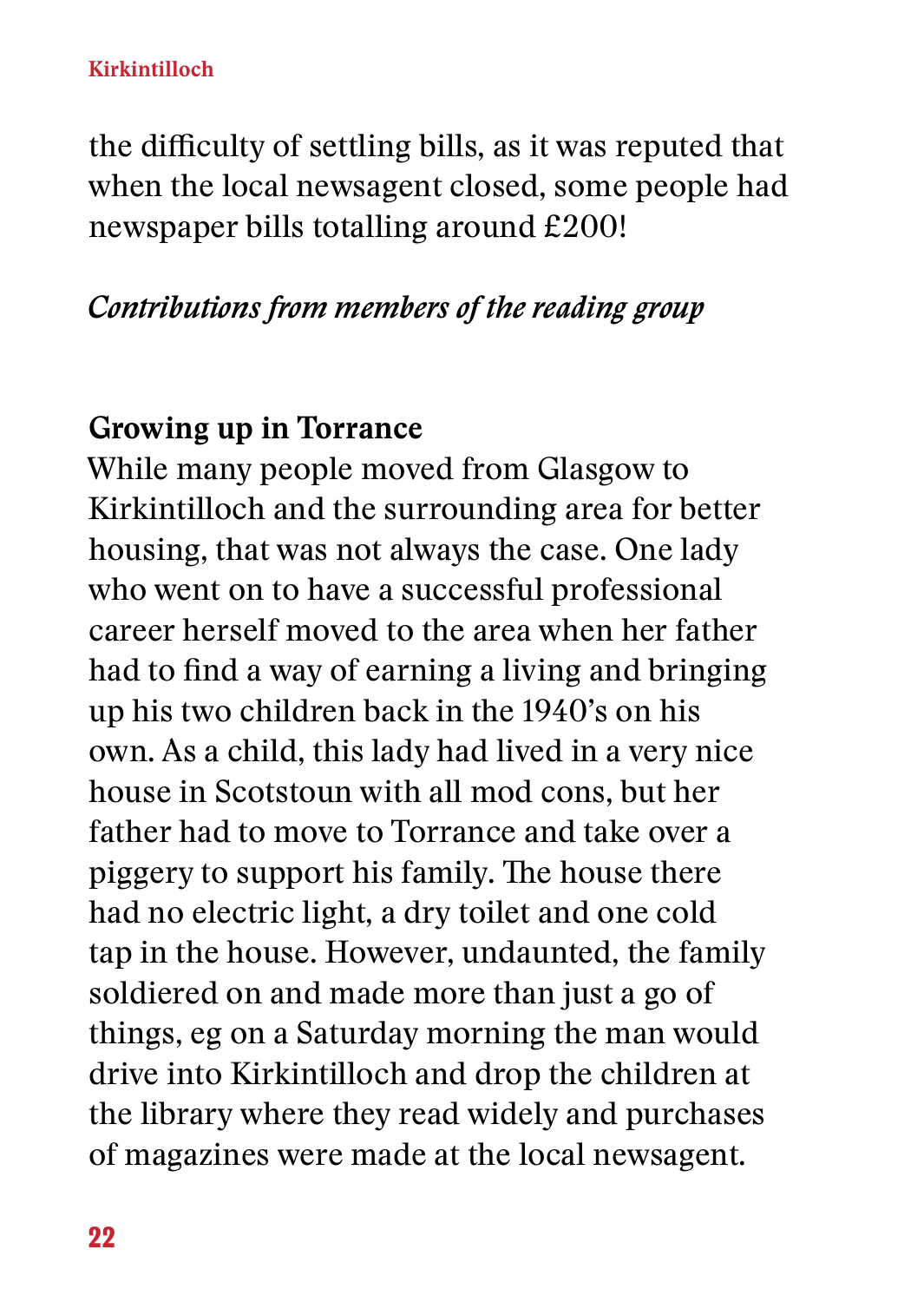Another great help with the children's education was in the form of books loaned to the children by friends of their father in the 'Young Communists'.

As far as schooling at this time was concerned, boundaries and catchment areas were factors then as much as they are today. Because the family lived in Torrance which came within Stirlingshire Council at that time, Lenzie Academy would not accept the children as pupils. However, one notable feature in the development of private schooling is worth mentioning here. Whilst Lenzie Academy had a very good reputation, it benefitted from having no social discrimination. Private schooling was really developed for those who did not perform well in state schools and where the parents had the funds available to pay for them to be educated "privately", i.e. in smaller classes, where 1:1 additional support was required.

But back to our two resourceful youngsters in Torrance! The enterprising pair happened to live there at a time when there were three pubs whilst neighbouring areas were "dry". This meant people coming into Torrance for a drink, and the youngsters would keep a watchful eye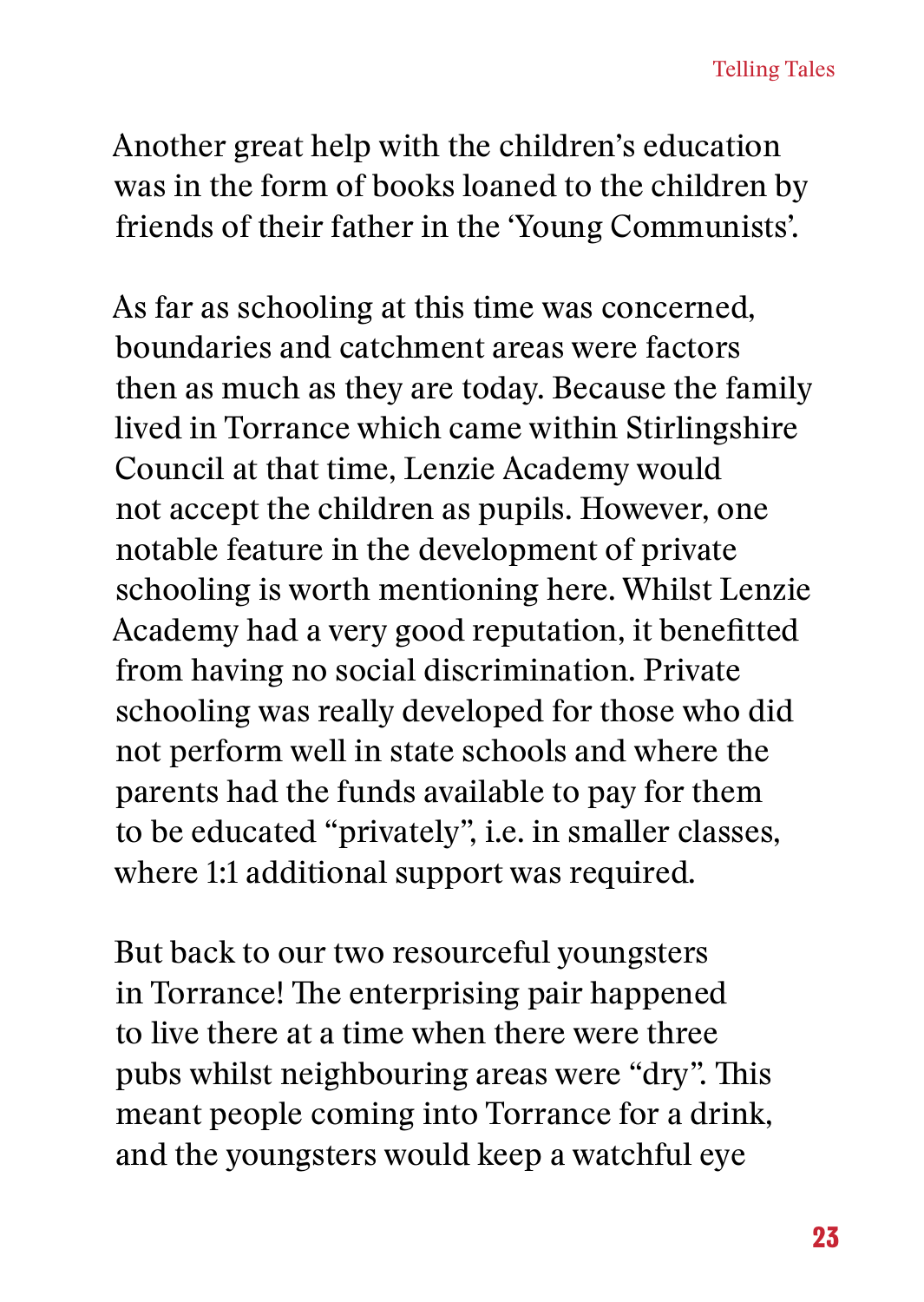#### **Kirkintilloch**

out for those coming out of the pub at night. Courting couples would go for a stroll along Kelvin Bank, and the next day a good scour of the river banks could produce a few dropped coins which funded a trip to the Black Bull cinema!

*Jennifer Campbell*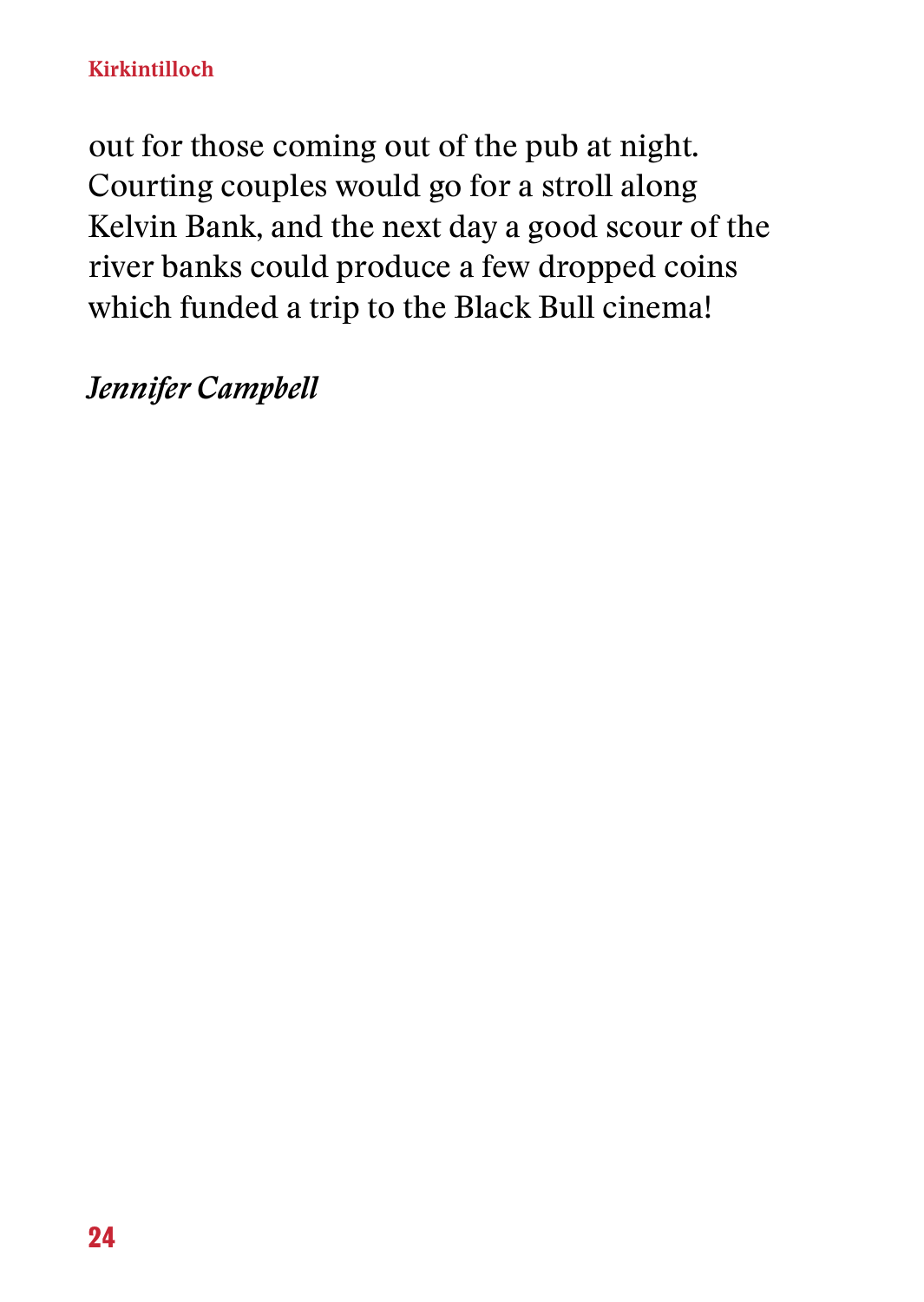

Lenzie Post Office and Shops



Top: Lenzie Main Street / Bottom: Torrance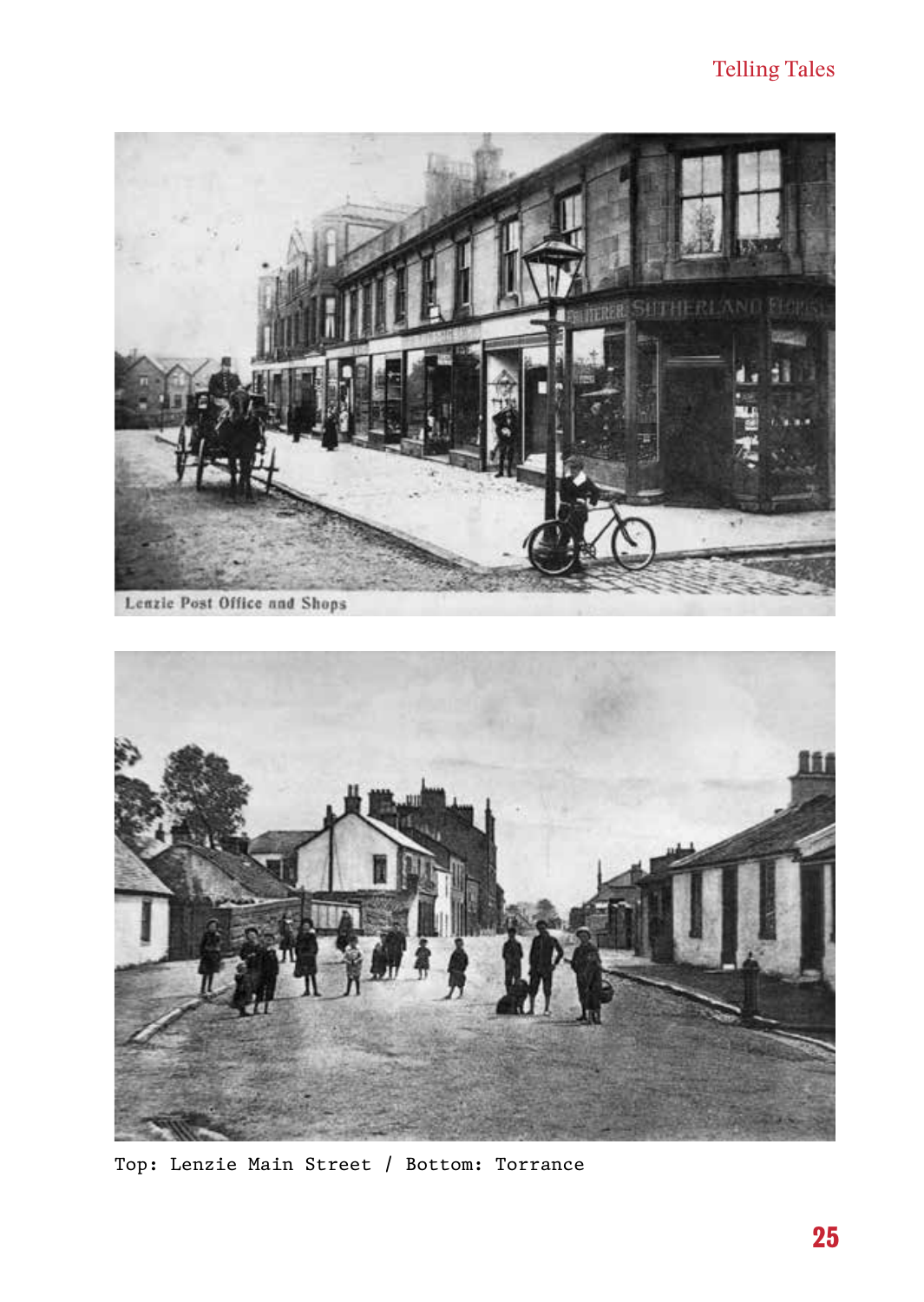# VIRGO READING GROUP *William Patrick Library*

**Kirkintilloch and Bishopbriggs Workers at Cowlairs** The railway line that fed into Cowlairs brought in workers from Kirkintilloch, when there was a station at Eastside, and also from Bishopbriggs. Of course the railway line that existed then also had stations at Milton of Campsie, Blanefield and Strathblane too. The number of people working at Cowlairs was vast and when they went in and out of work, it looked like football match crowds. Cowlairs made and repaired rolling stock for the railway company that owned it, similar work went on at St Rollox, while Hyde Park and Atlas built engines to sell to the rest of the world. Looking back over the years, that railway line figures in a lot of our history and it was also used to bring back some of the wounded from the First World War to Springburn Hospital.

I remember the sight of the railway engines that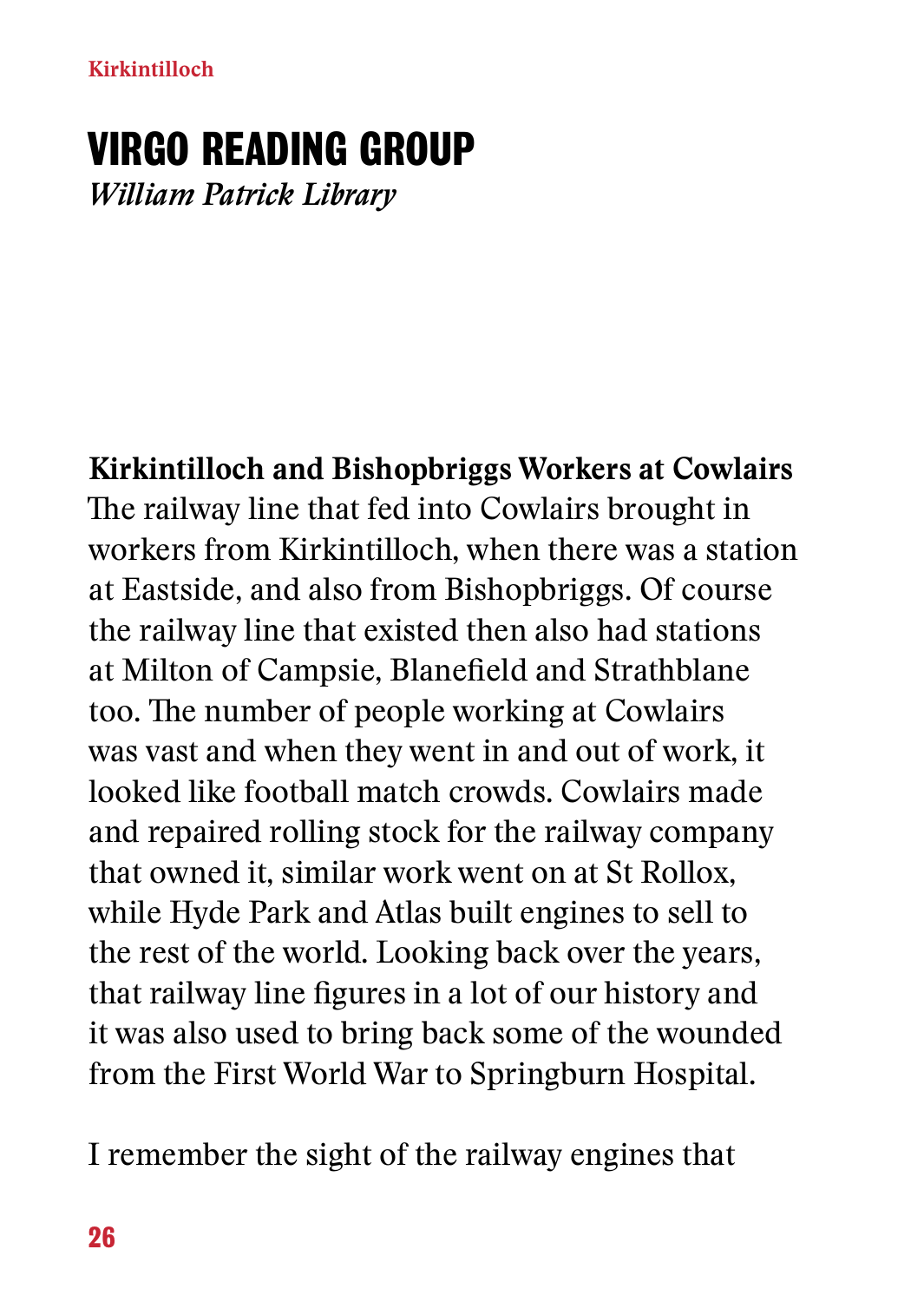had been built in Springburn coming down our street on the way to India. The tram wires had to be taken down to let them through because they were huge machines that were coming through this small town, they completely dwarfed it! They had to be moved on an articulated lorry after midnight because of course, the wires being taken down meant the trams had to stop running. I remember it was always Pickfords that had the job of moving them and they took them down to Finnieston where they were sent out to India.

The original Cowlairs belonged to the North British Railway, but it later became a store and the new works was built on top of it. It was a system of tunnels and really dark down there and you had to put the lights on and stamp your feet and make a bit of noise to chase the rats! It was said that some of the workers used the system of tunnels to get in and out of work and go to the pictures during the shift! In this area, somebody from almost every house worked on the railway and I know of a block of 4 houses where 10 people were employed across a wide range of jobs in the offices, engine drivers, wagon builders.

*William McDermid*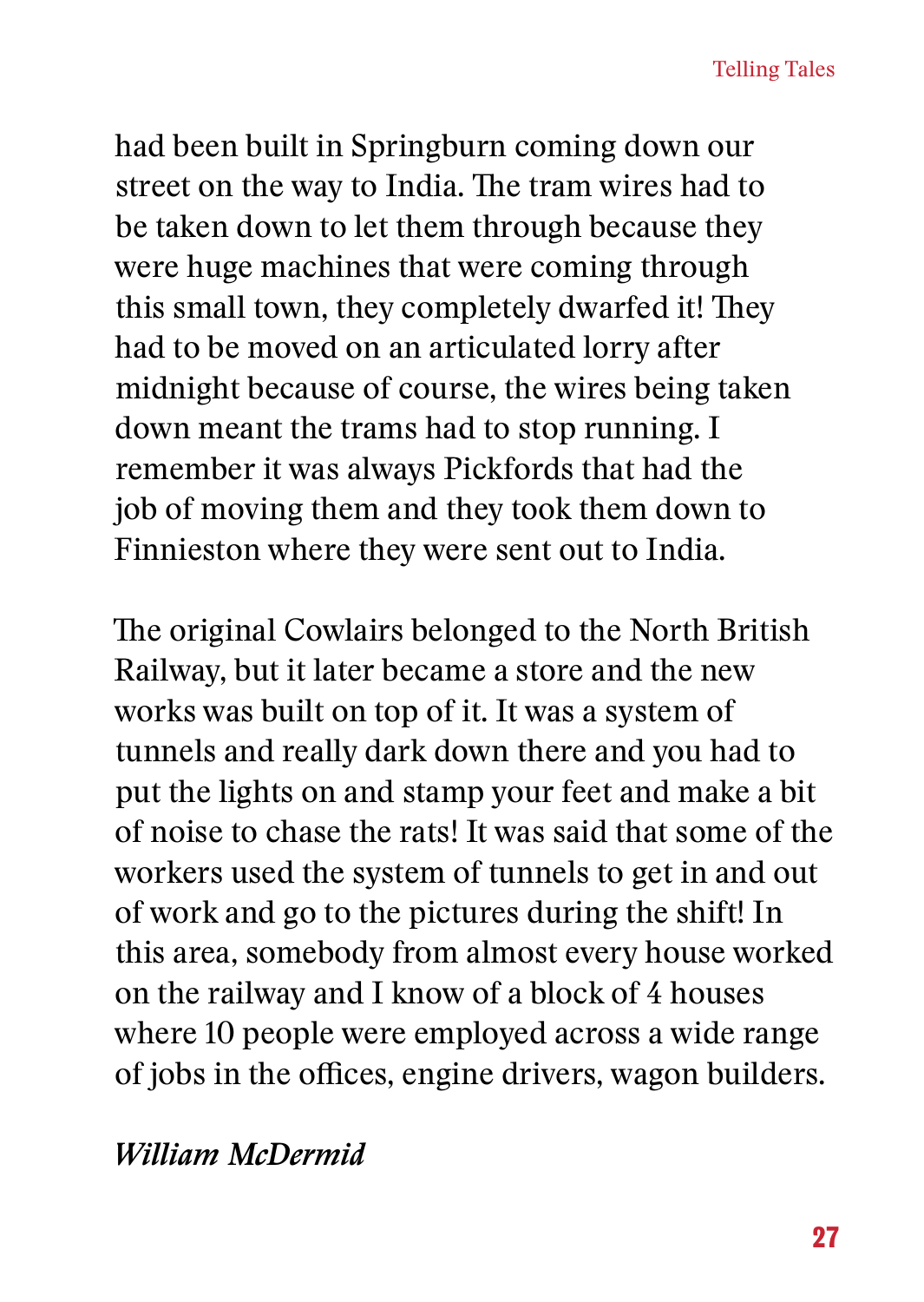

Cowlair Workers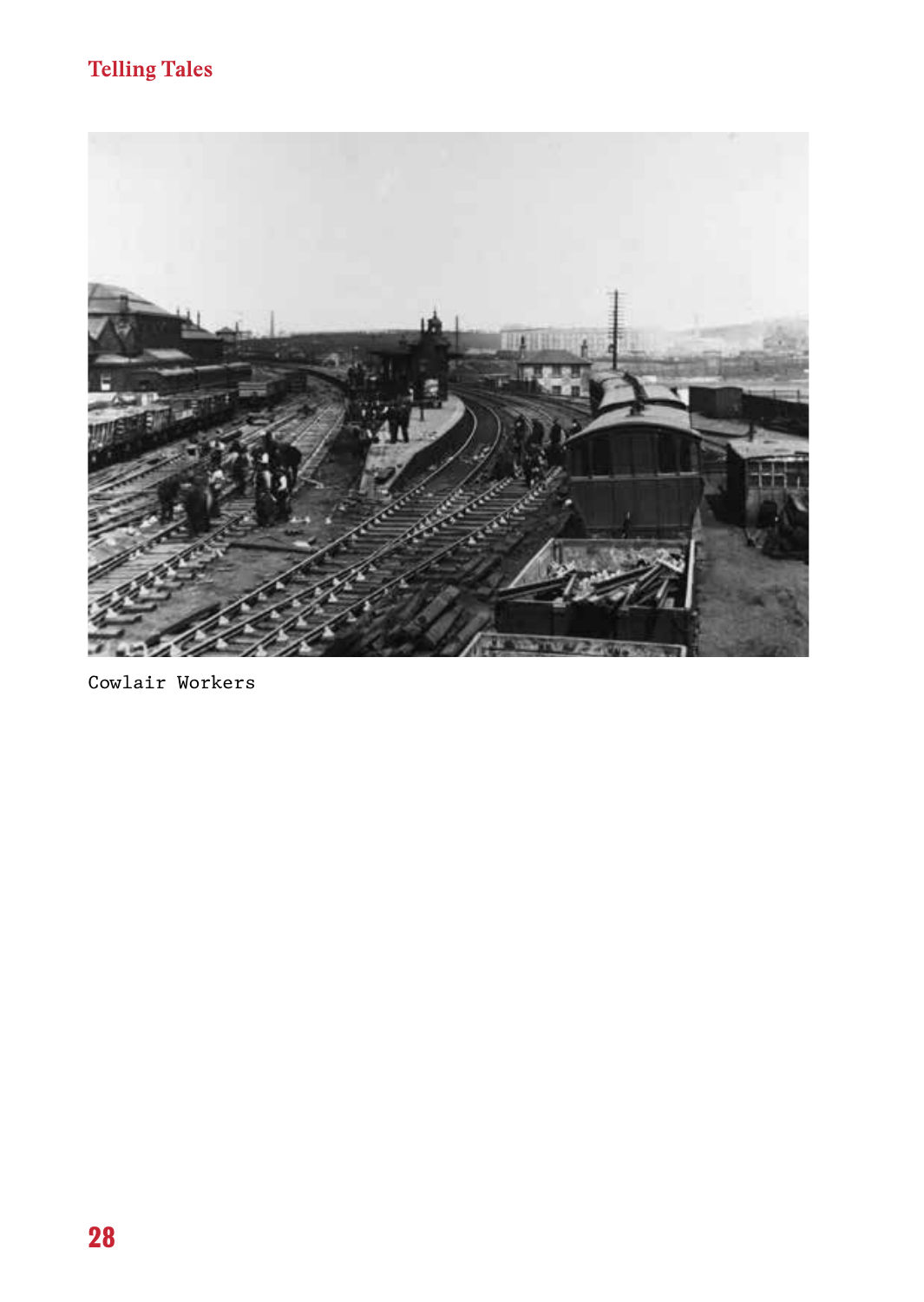**History of the Talking Newspapers in Kirkintilloch** The idea for the talking newspaper, an edited audio version of the Kirkintilloch Herald, was first acted on by Myra Bailey, Alice McKenzie and Pat McKinley and a few other like-minded folk. They began by meeting in the staff room of the William Patrick Library and would read aloud from the newspaper and record using 1 microphone and 1 recorder. The next stage was moving to the P & O Building on Eastside and working in a Portakabin inside a warehouse. For soundproofing we lined the walls of the cabin with old egg boxes, but we still picked up the noise of footsteps and the kettle clicking! We had more recorders by then, but it was still a really basic way of doing things with the technician sitting outside the window and giving the thumbs up when he was ready! However, we have since gone digital in the past 2 years, have grown to 4 recording groups and have an audience that stretches across Campsie, Kilsyth, Twechar and people beyond the local area. There are now around a hundred recipients.

# *Pat McKinlay*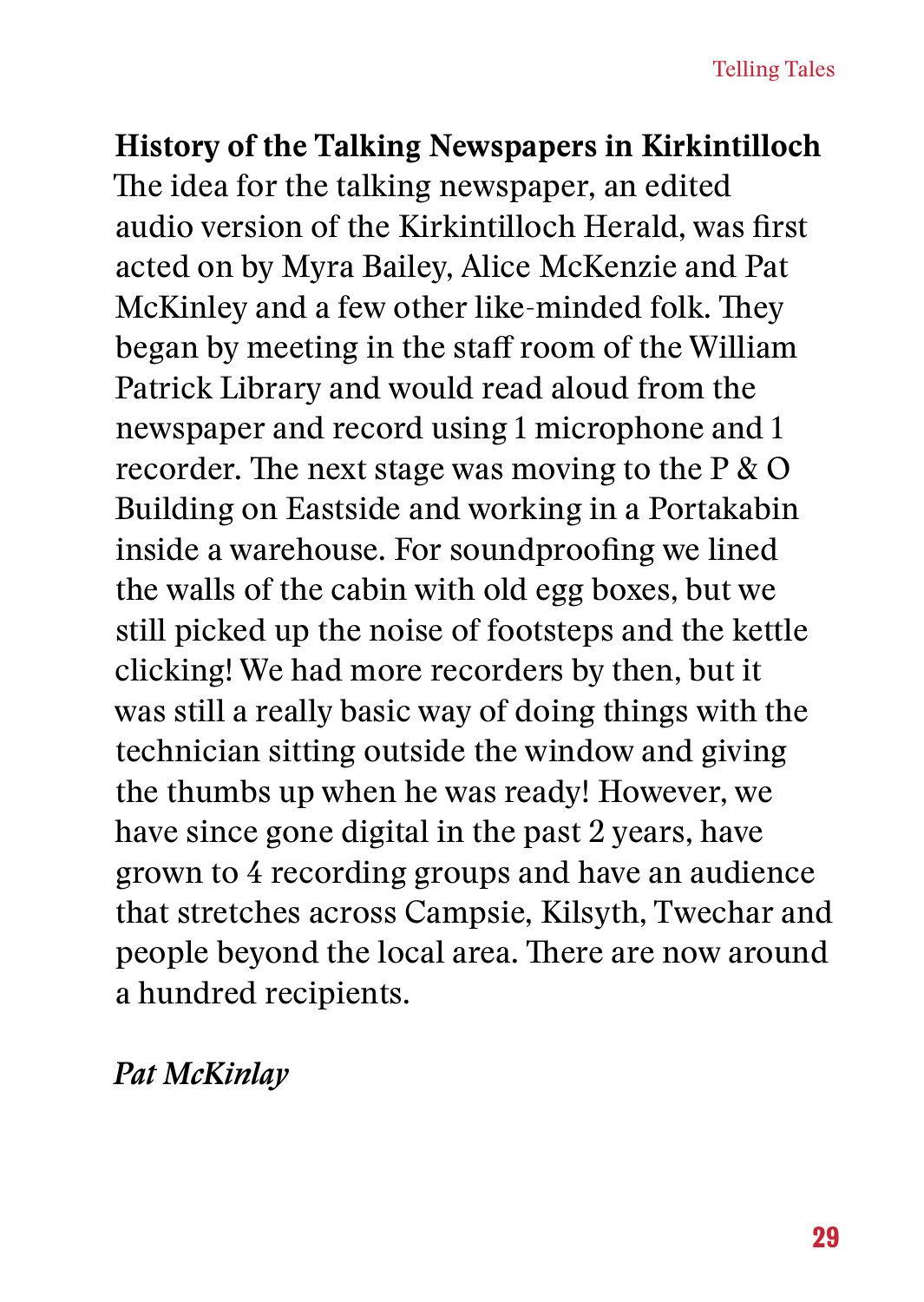# KIRKINTILLOCH TUESDAY EVENING READING GROUP

*William Patrick Library*

# **Moving into Kirkintilloch**

In the late 1950s and 1960s, many people moved to Kirkintilloch from Glasgow. While there was a great improvement in housing and a healthier, more open environment, there is no doubt that there was loss as well as gain felt by the people who moved.

It was not easy to leave behind friends, family and community in Glasgow, and especially with Springburn there was a great sadness because it felt like the area was being ripped apart. To this day people feel that Springburn was really destroyed with the council putting roads right through the centre of it and physically tearing the community apart. The community you were moving to was also being changed with a lot of new housing being built, and there was some resentment about that. However, on a one to one basis, people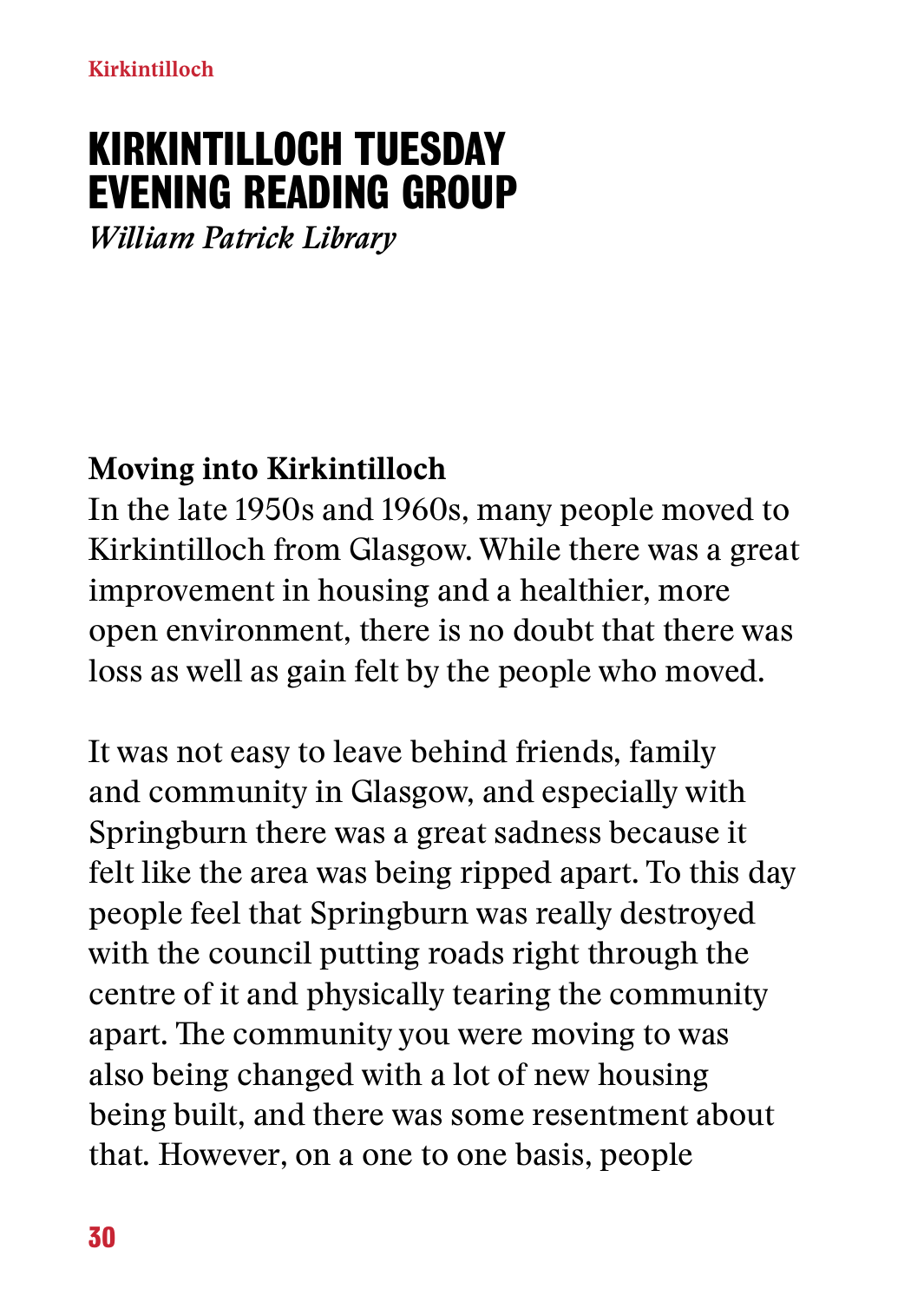generally got on with each other and over time the sense of loss eased and to a greater or lesser extent people settled into life in Kirkintilloch.

New estates like Harestanes had housing which was really a great improvement, but there were difficulties because there was not much infrastructure. Transport into Kirkintilloch and Glasgow was by bus and there was only one an hour, complicated by the fact it was a limited stop! There was only 1 shop in Harestanes at one stage and the walk into Kirkintilloch was lengthy and in bad weather with children, was quite an undertaking! At this time though, Kirkintilloch had really good, individual shops and the High Street was a pleasure to go round.

# *Contributions from Kirkintilloch Reading Group*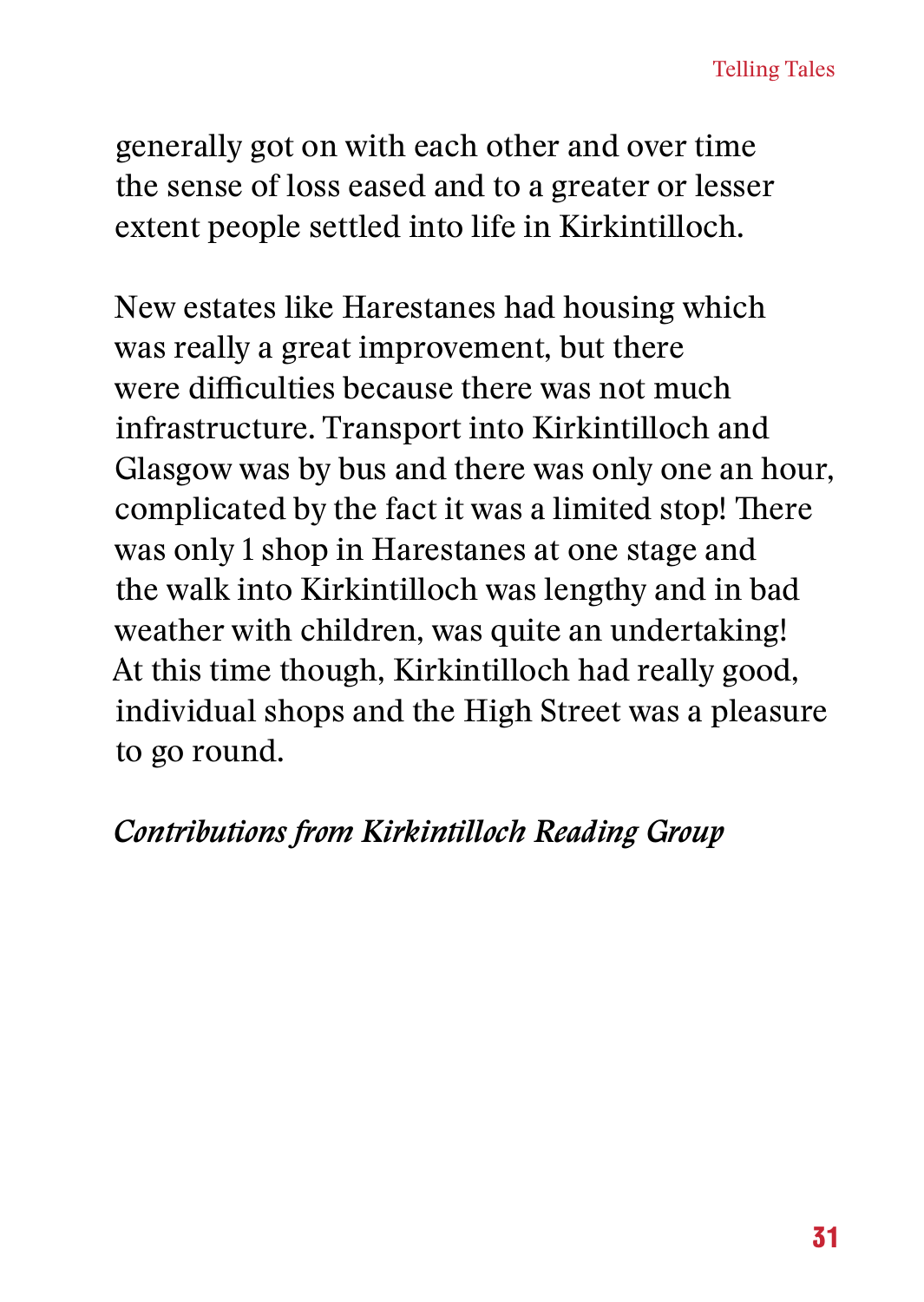

Two Communities Book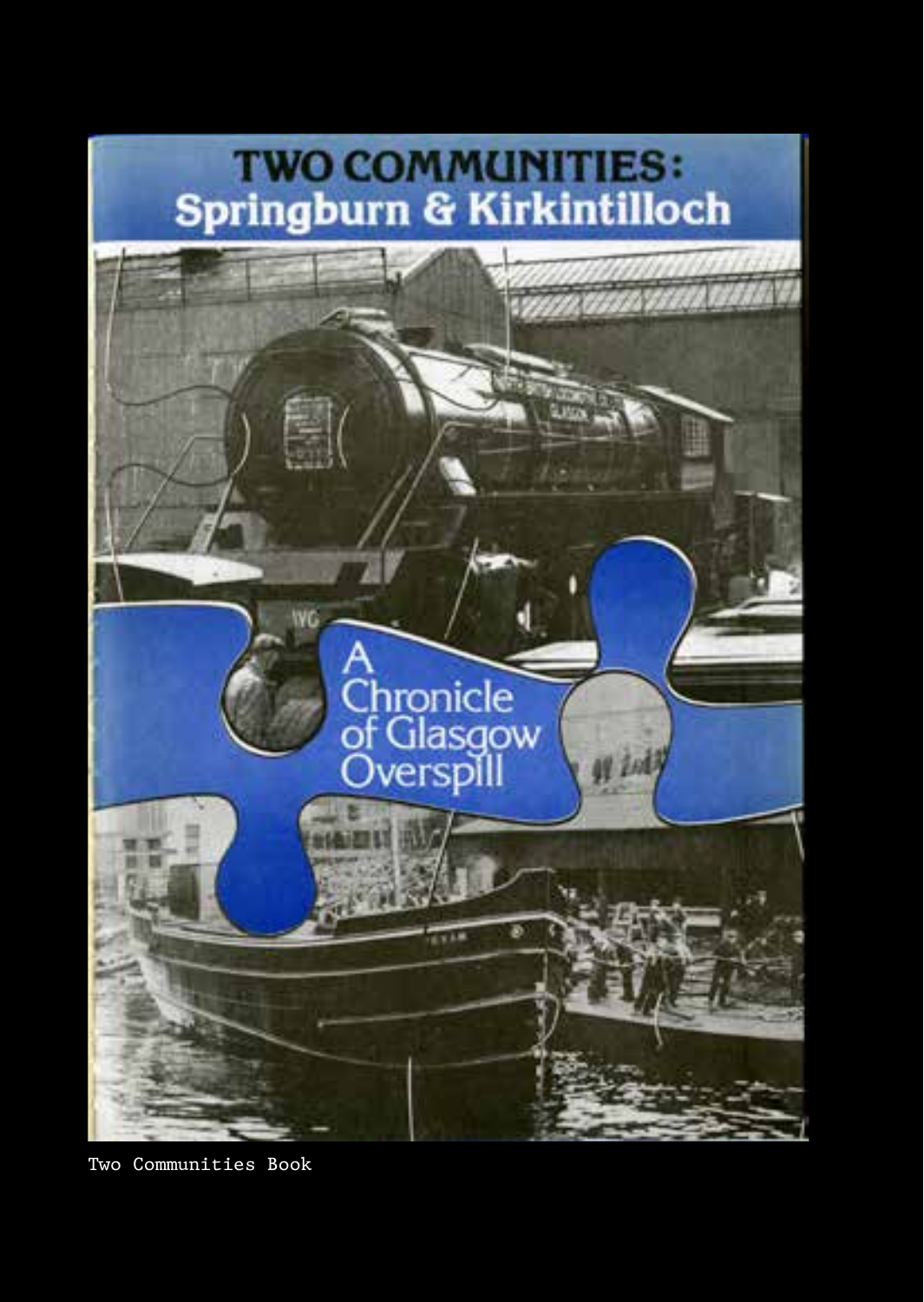# KIRKINTILLOCH THURSDAY EVENING GROUP

*William Patrick Library*

## **The Lion Foundry**

I worked in the Foundry offices and was really aware of the confidential nature of the work carried out. The Lion Foundry made large scale items and their decorative cast iron work is known and famed throughout the world. While I worked there they were the major employer in the local area. They also made telephone boxes, electric boxes and did both floor and machine moulding. One of the most iconic objects the Foundry made must be the telephone box, and the style of the last one was shrouded in secrecy. The Star Foundry made smaller things items and components.

The location of the Foundry was due to the position of the canal which brought coal in on barges and sent it down the chute to the Foundry, and also the railway which was nearby.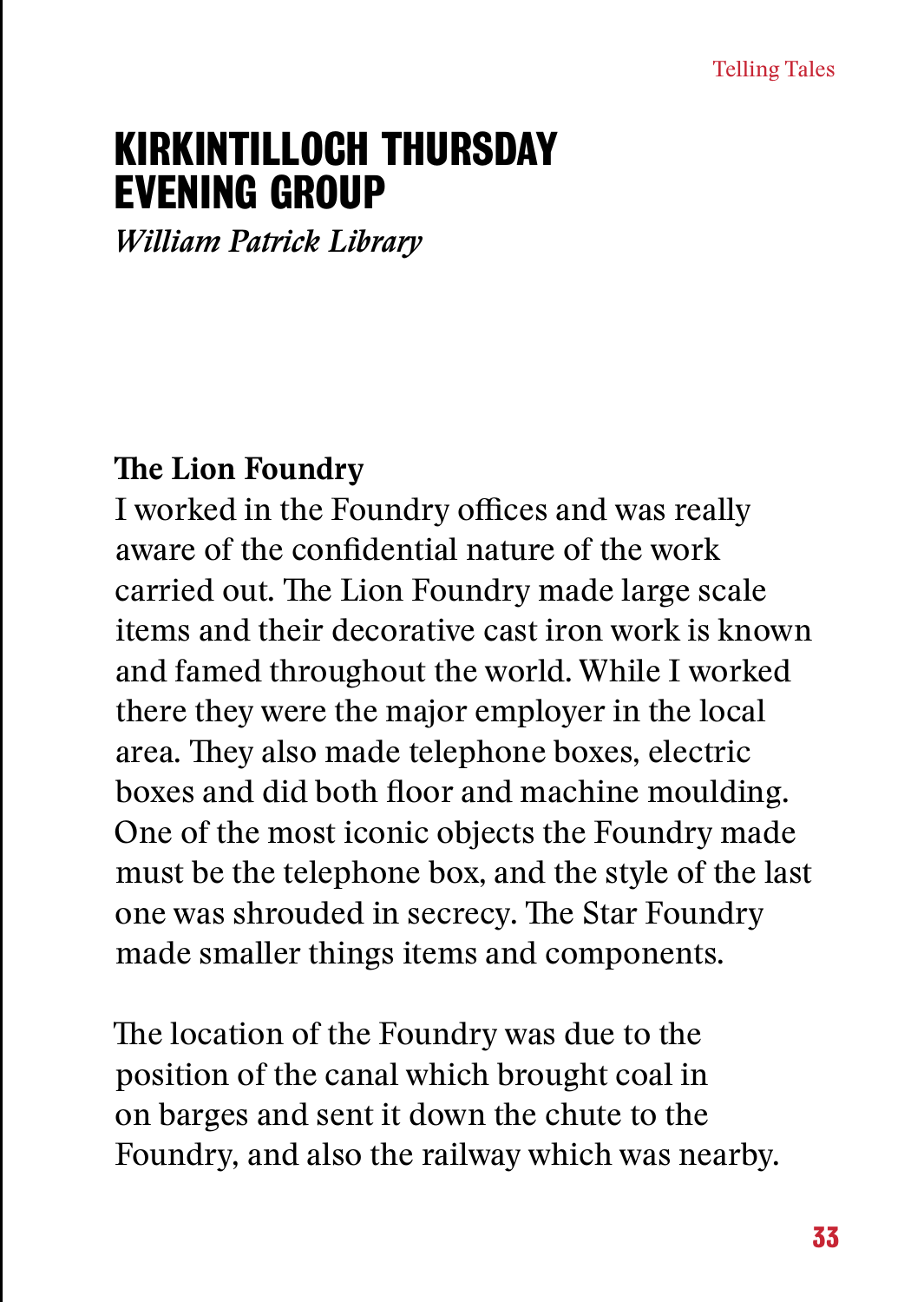#### **Kirkintilloch**

The skill of the workmen was really something to behold and I remember the craftsmanship of the hand moulders in particular. The intricacy of the work they carried out was based on drawings which came down from the Drawing office and were in themselves works of art. The sheer physical exertion that most of the jobs in the Foundry required was overwhelming. You could always identify former Foundry workers in later life because of the toll the work had taken on their bodies. One elderly man walked almost bent double, he had been a floor moulder and this required him to carry extremely heavy buckets of molten iron and then bend over with the weight to pour them into the moulds which were laid out on the floor. In those days health and safety was a completely different world than it is today. It was difficult to see in the Stoor Shop where the dusting and polishing was done and yet the men did not even wear masks. Throughout the Foundry men had to work with their trouser legs tied with string at the bottom because of the rats.

#### *Anonymous*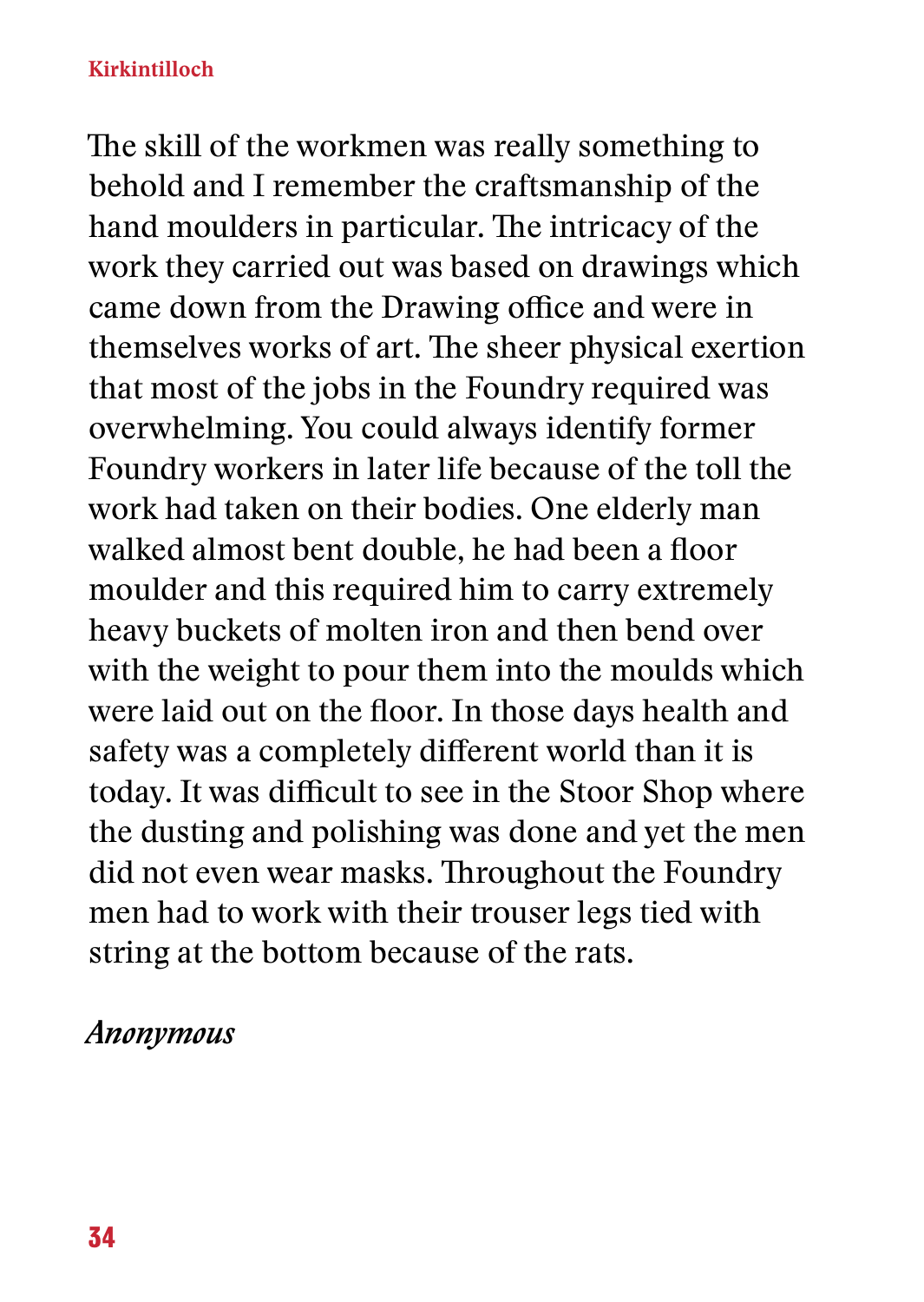

Lion Foundry Workers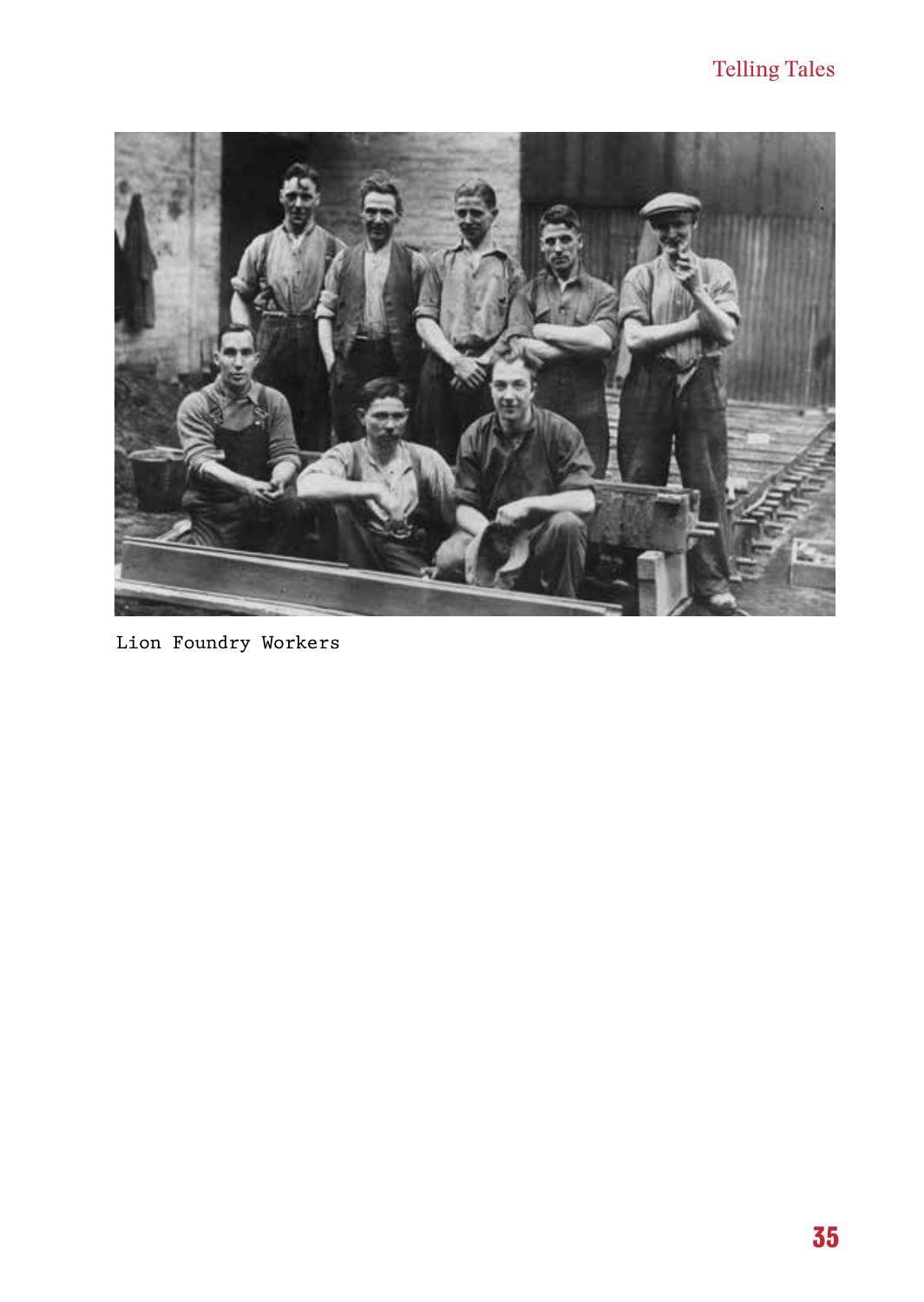# **The Kerr Street Sweet Shop**

The shop was two but and bens knocked together, and the counter was probably laid across a doorway with ha'penny trays of sweets set out on it. As well as these there were the sweets in jars which you could buy in 2oz and 4oz measures, coveted bars of chocolate and other delicious things…..

Candy balls, macaroon, tablet, lucky potatoes, rosebuds, Parma Violets, cola cubes, wine gums, liquorice fountains, sugarolly, Pontefract cakes, black jacks, fruit salads, ha'penny, penny and tuppeny caramels, Fry's 5 Boys and sweetie cigarettes…

*Contributions from Kirkintilloch Thursday Evening Group*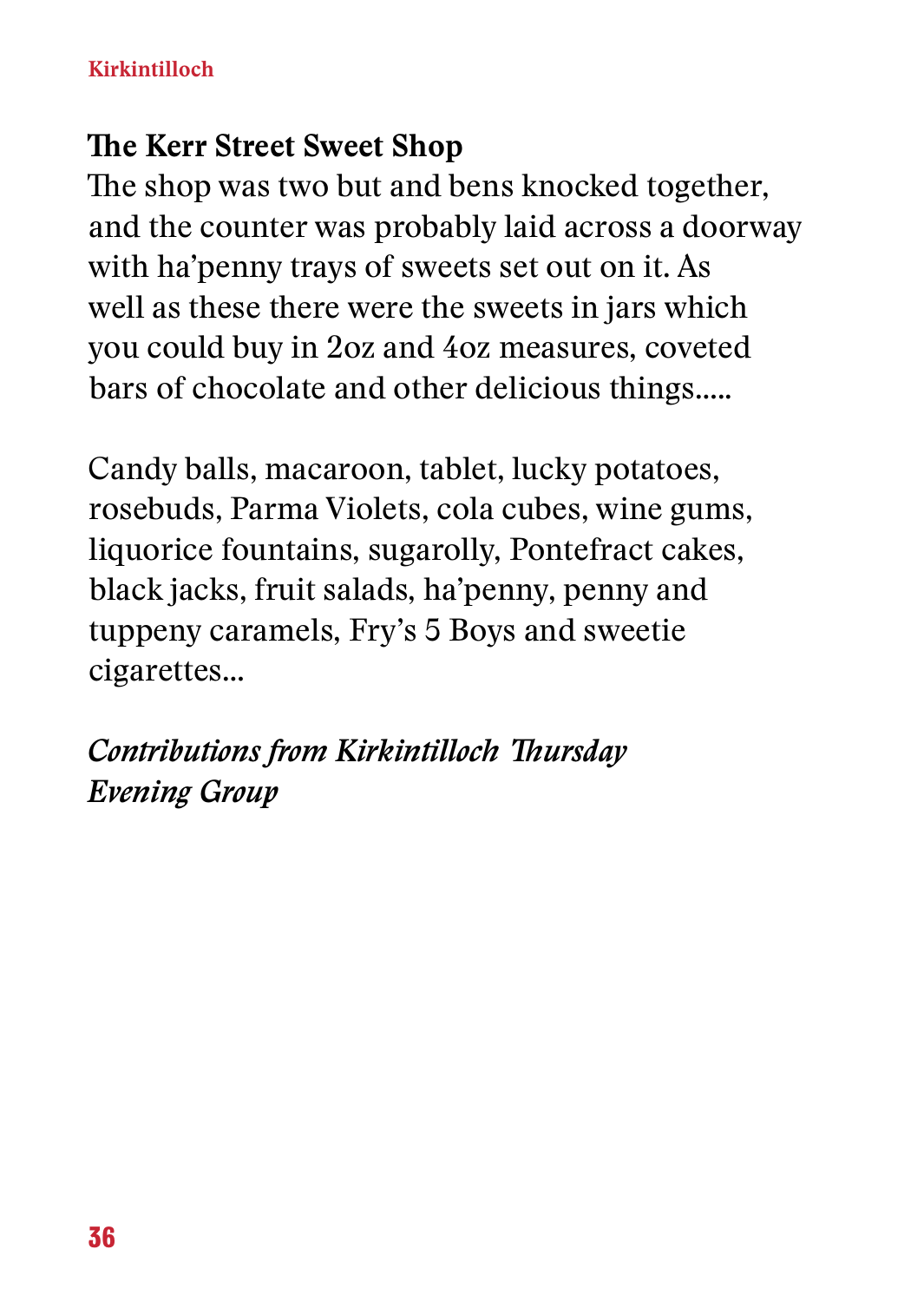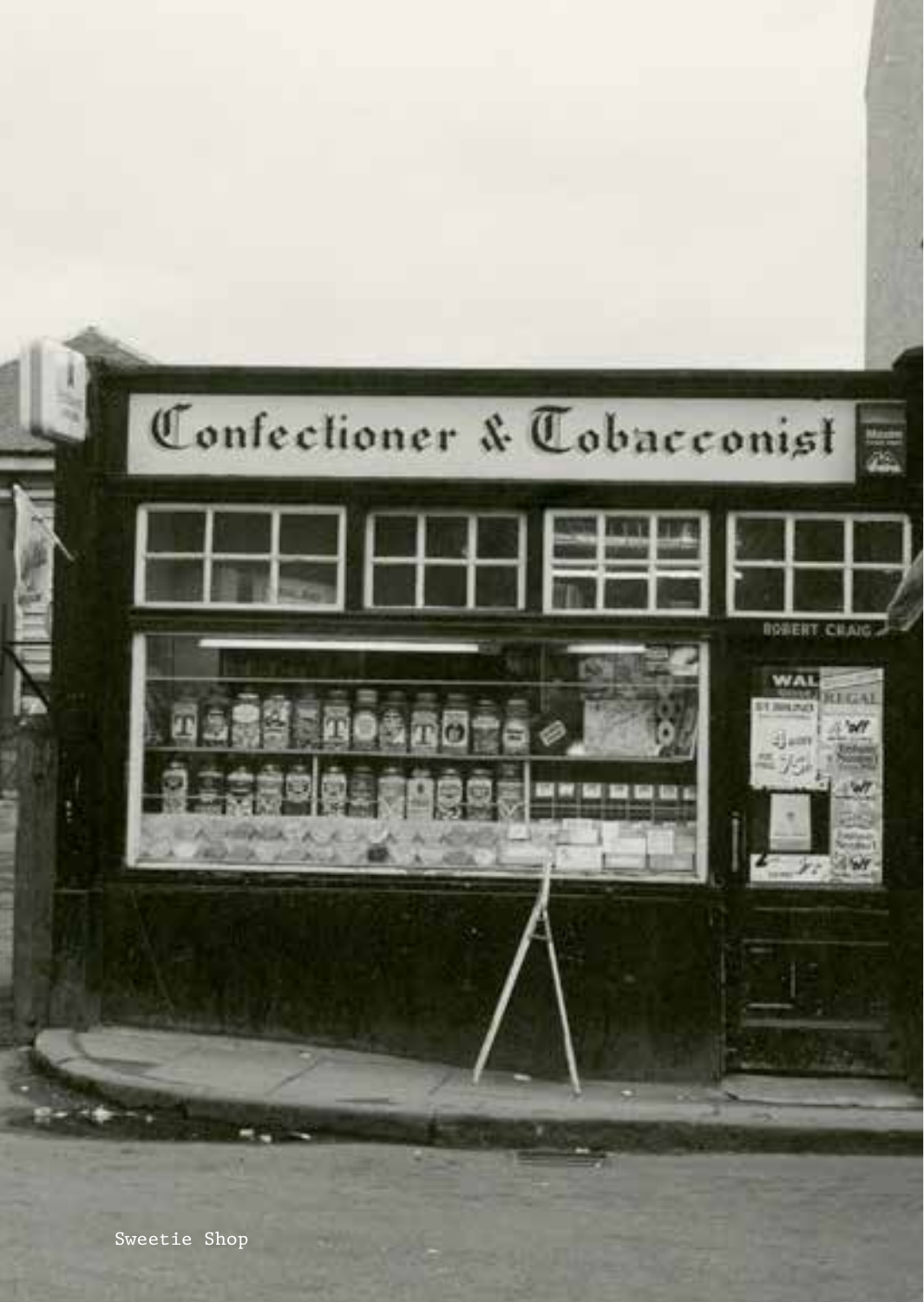# BISHOPBRIGGS READING GROUP

*Bishopbriggs Library*

# **Co-op –Auchinairn Road, Bishopbriggs and Springburn.**

Springburn was where you got your dividend and spent it in the large Department Store. Money was not handled by the staff – there was a cashier who put money in a container that went into a chute.

My mother went to Springburn to spend her dividend on goods like clothes and wool. She collected her dividend by shopping for groceries in the Auchinairn Co-op. Everyone shopped there as the dividend was very important for working class families.

When I was a wee girl I remember being awed by the Co-op. All the cabinets were in a dark wood with white marble topped counters. The cashier sat at a desk in a glass booth which was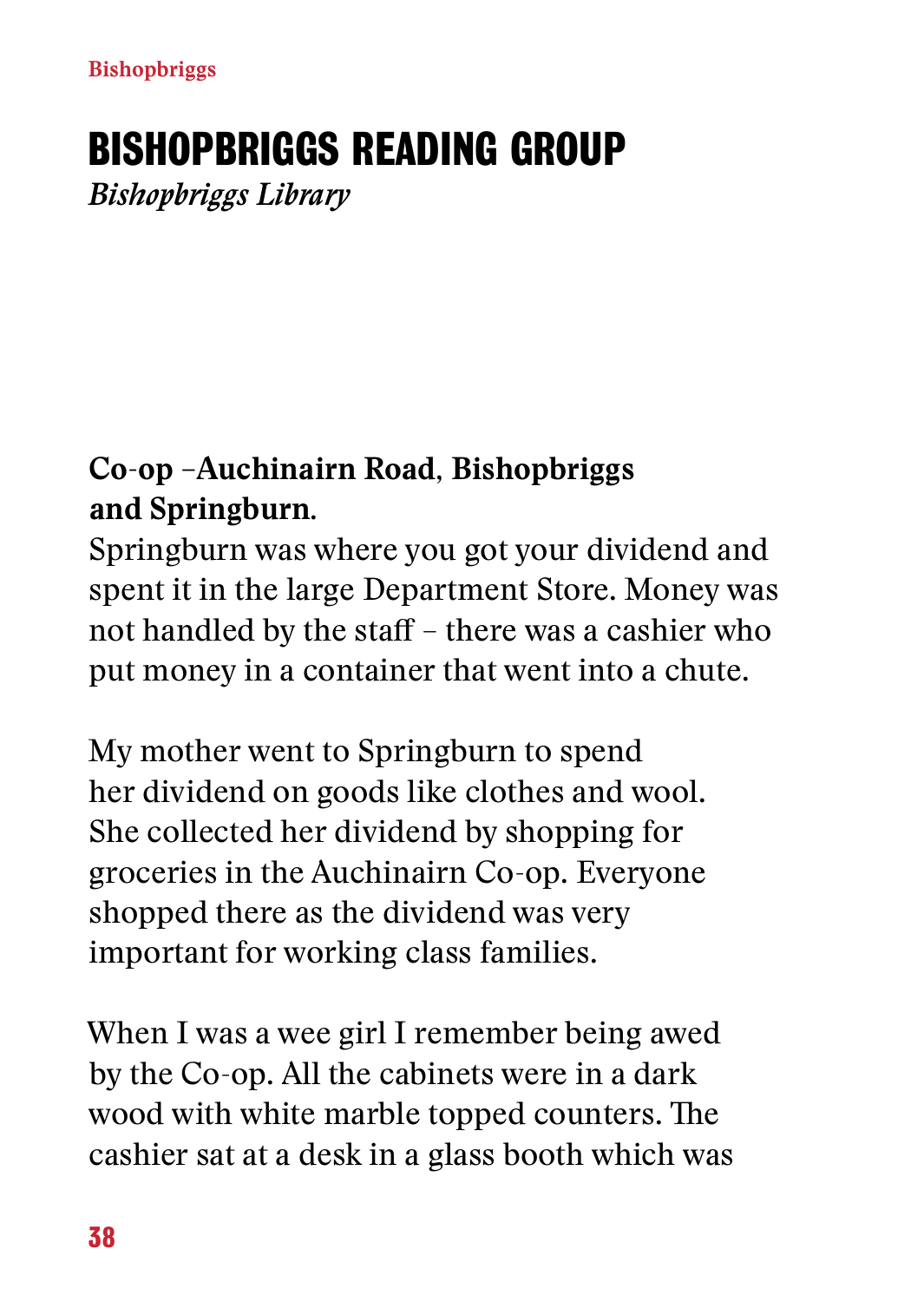raised above the counters almost like an altar.

The food was large too- butter in barrel shaped lumps, cheese in huge slabs and bacon came in a large shoulder. Customers got their messages at the counters; your order of butter was made into a pat using wooden paddles, cheese cut to order with cheese wires and bacon sliced on a slicing machine to the thickness you wanted. Everything was put into greaseproof paper and then a paper bag.

Dry goods like rice, lentils, peas and beans were also weighed to order.

To supplement the local shops there were also vans that came round our scheme selling fruit, rolls, and fish. I remember the Dalziel's van they shouted "Dalziel Rolls". There was also a van that sold general groceries I remember climbing into the van and ordering my messages at the counter.

Bishopbriggs was quite fragmented in the 1950s, the village areas of Bishopbriggs, Auchinairn and the mining villages of Mavis Valley and Jellyhill so I suppose food retailers took to vans to get custom in the schemes and villages.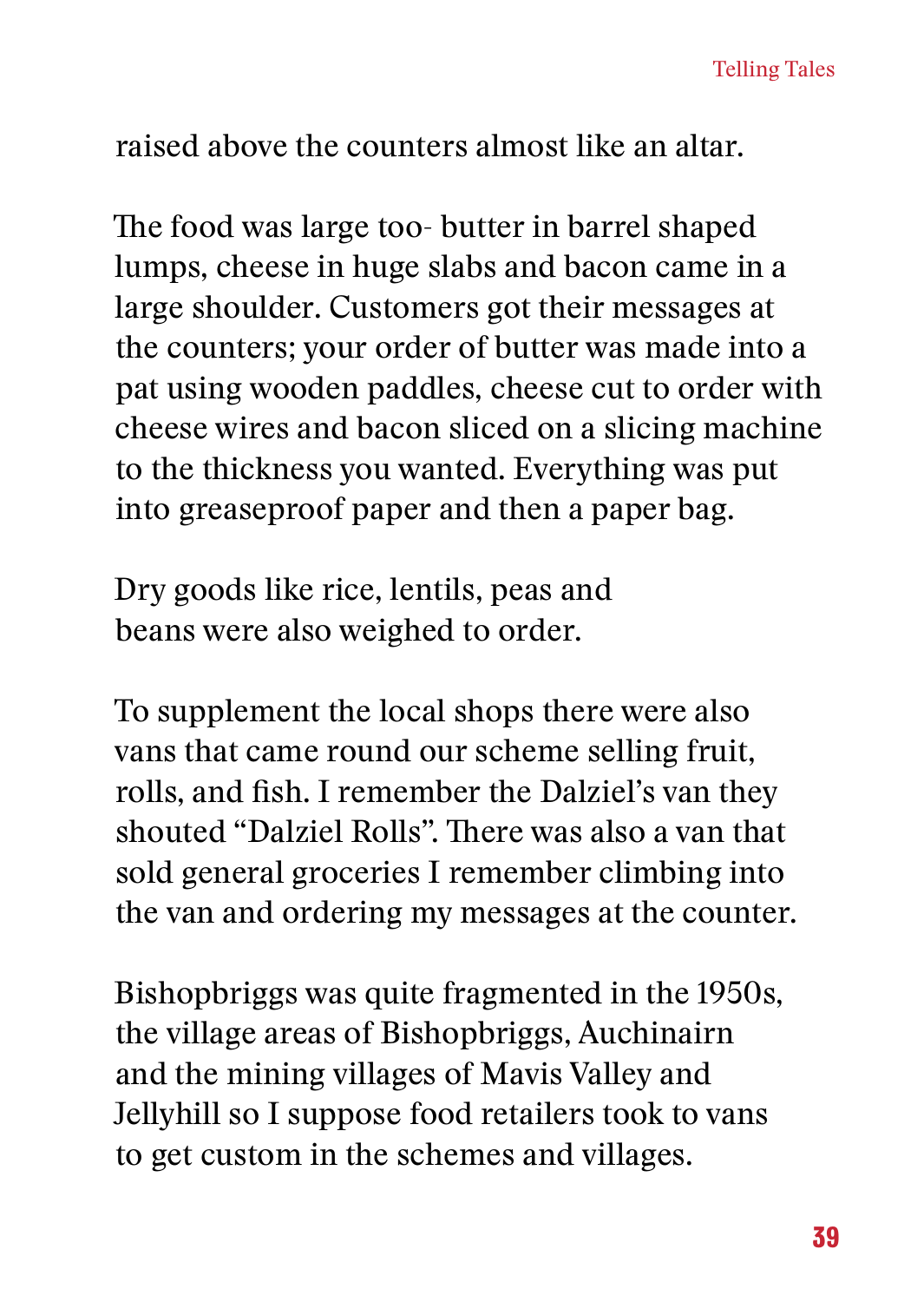#### **Bishopbriggs**

I remember Bishopbriggs as a farming area. When I was about five I moved from Bishopbriggs to Auchinairn. Just down the road was Gilchrist's farm I have a very strong memory of being sent to the farm for milk, this was terrifying because of the size of the animals, the cows in the byre and the dogs running around the farmyard seemed huge to me. My mother had no fear of sending me to the farm because she worked on the local farms. She used to pick a squad of women and they were picked up in a lorry to go tattie picking. When the tatties were picked an even smaller select squad went to work in the local market garden. I remember being embarrassed because my mother wore trousers and a man's shirt to work on the farms.

When we went for a big shop dad would go too and carry my mum's bags- in the 50s this was unusual as men did not carry shopping bags. It was a very formal time Dad wore a collar and tie when shopping!!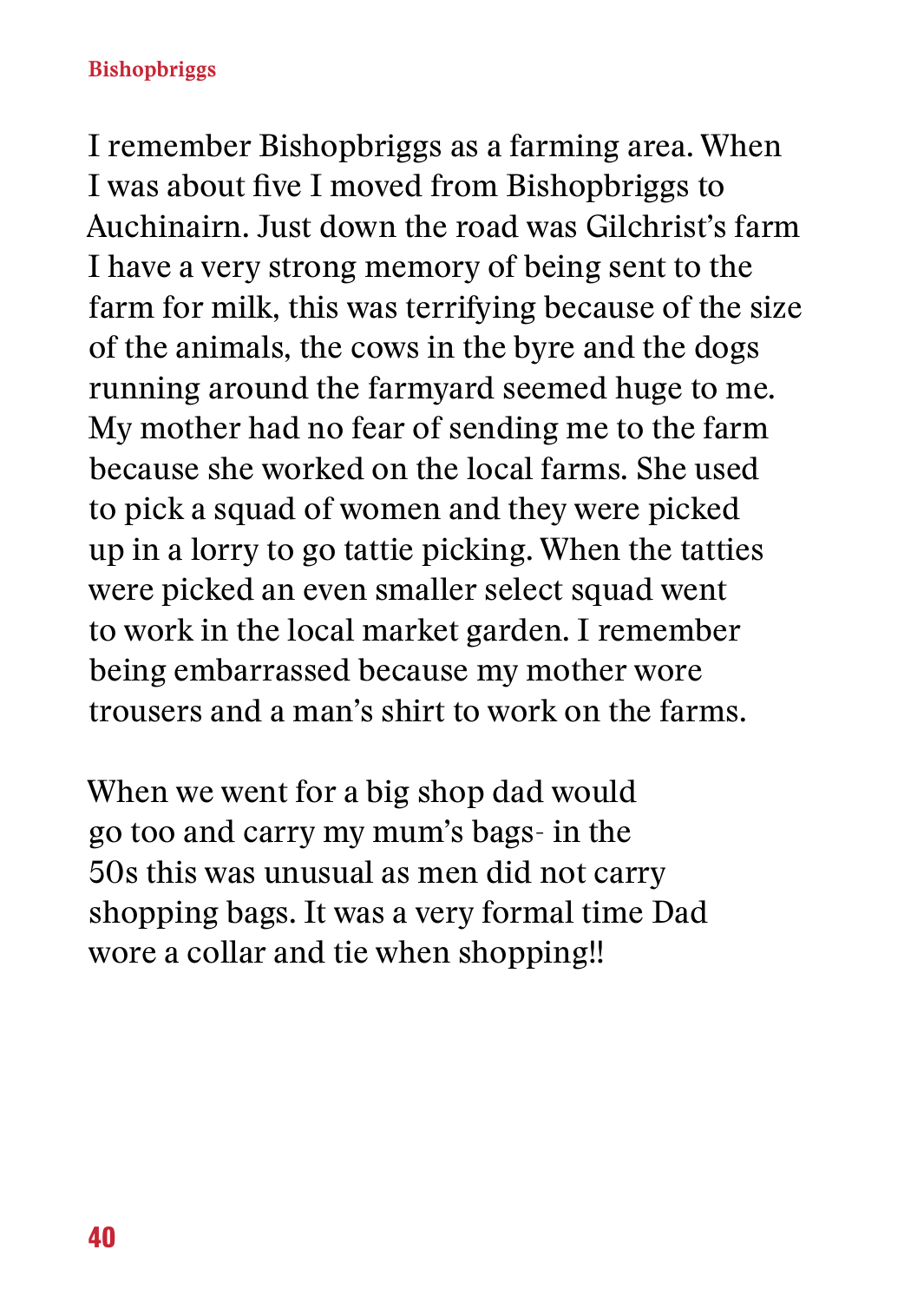Josephine recalls the constraints within the classes. Women did not wear trousers and even as a child you did not wear trousers, maybe shorts on the beach.

# *Liz Emans*



Bishopbriggs shop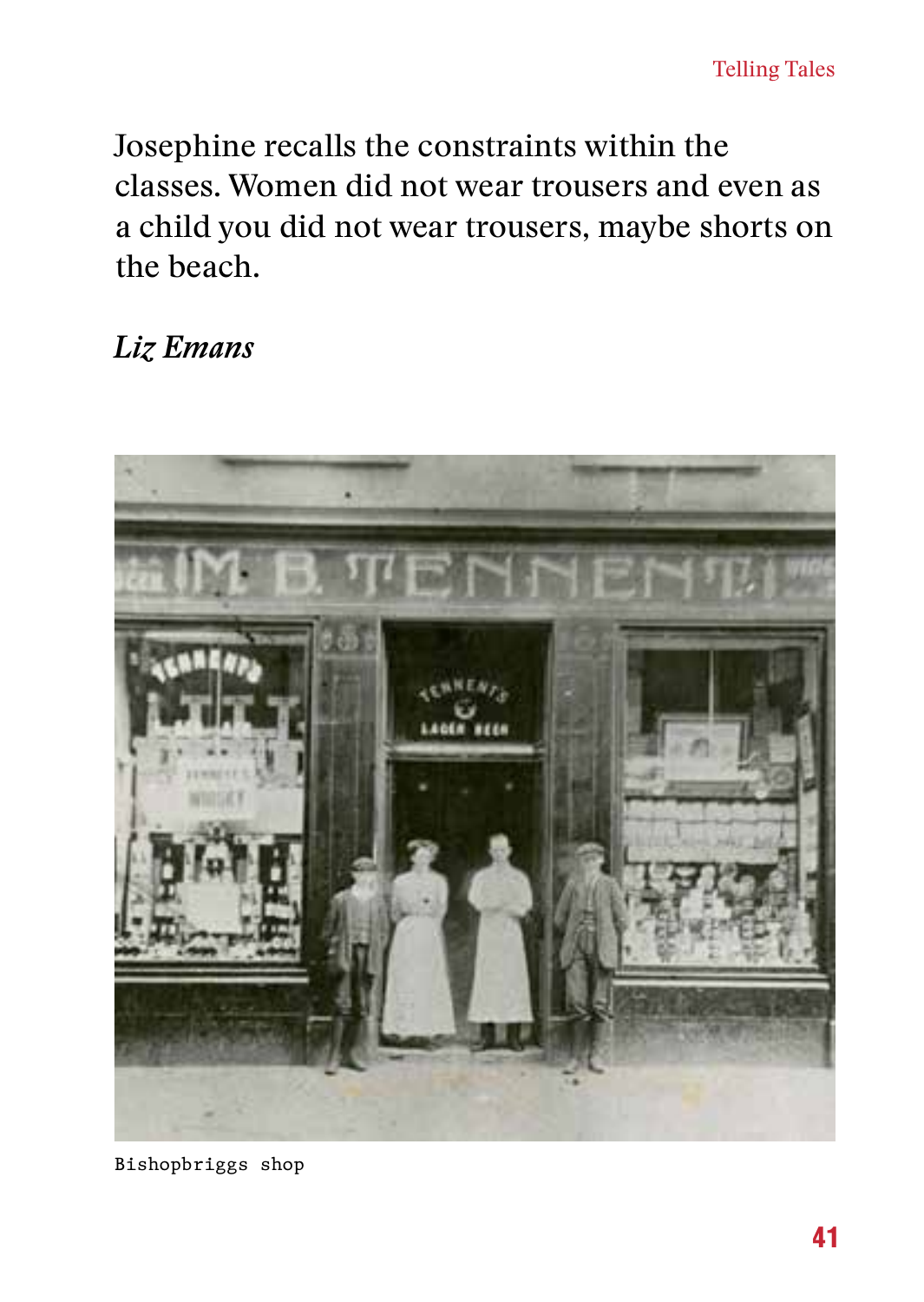# BEARSDEN READING GROUP

*Brookwood Library*

In the 1960s, before the Clean Air Act, I remember travelling through Westerton in the smog with my father in the car. At some point he would have to ask me to get out of the car and walk at the side of the road so he would know where the grass verge was and not drive into it!

The history of nurseries and pre-school education in Bearsden is interesting. In the late 1940s nurseries were generally used by economically poorer families where both parents had to go out to work. This has all changed now of course, and I remember a particular feature of Bearsden nursery/playgroup places in the 1980's and 1990's. After the discovery of oil in the North Sea, BP set up an office in Glasgow and a lot of Americans came to work here. They were given a list of suitable places to live by their company and Bearsden was on this list. This meant a high demand for nursery places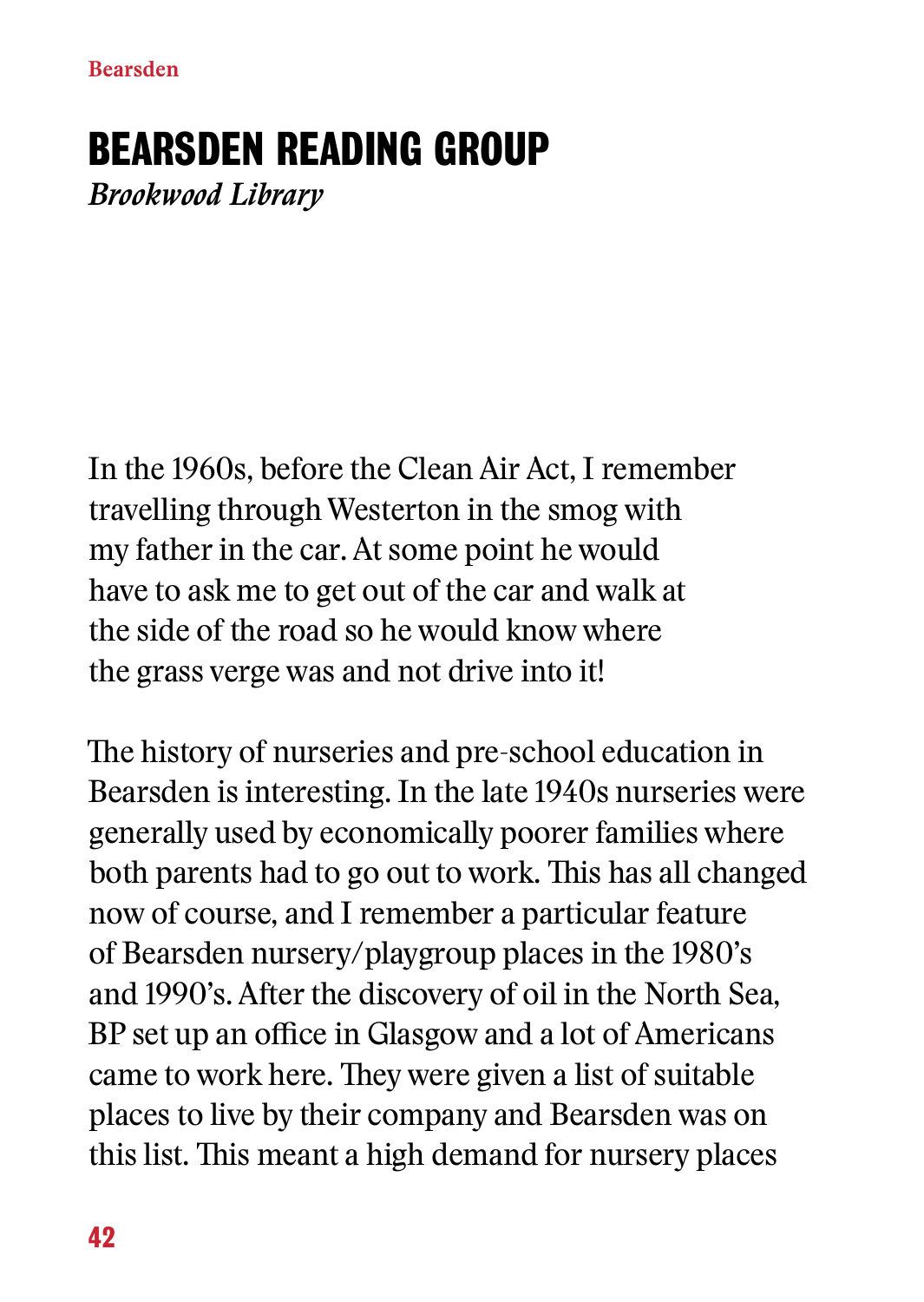and a system known as "the lucky hat" was devised with children's names being drawn from it...needless to say a pattern emerged of luck running through certain groups and not through others! Later, the families were absorbed into the community, but at first they formed a distinctive group, known as "The BP Wives"!

## *Contributions from the Bearsden Reading Group*

### **First Impressions of Bearsden**

We arrived in Scotland in springtime on the last ever Air Zimbabwe flight, which surprisingly enough was also one of the best we had ever flown on. We really should have moved out of that desperate country earlier, but because of one elderly Jack Russell and the fact that we honestly imagined that 'things would improve', we hung on and on! However once our pet had died and our grandchildren had followed their father to Scotland, we knew that the time had come for us to leave Rhodesia – now Zimbabwe – a country in which we had lived for nearly all our lives, and which was once known to be the bread-basket of Africa. The last two years had been hard ones for us as there was little food; no municipal water and electricity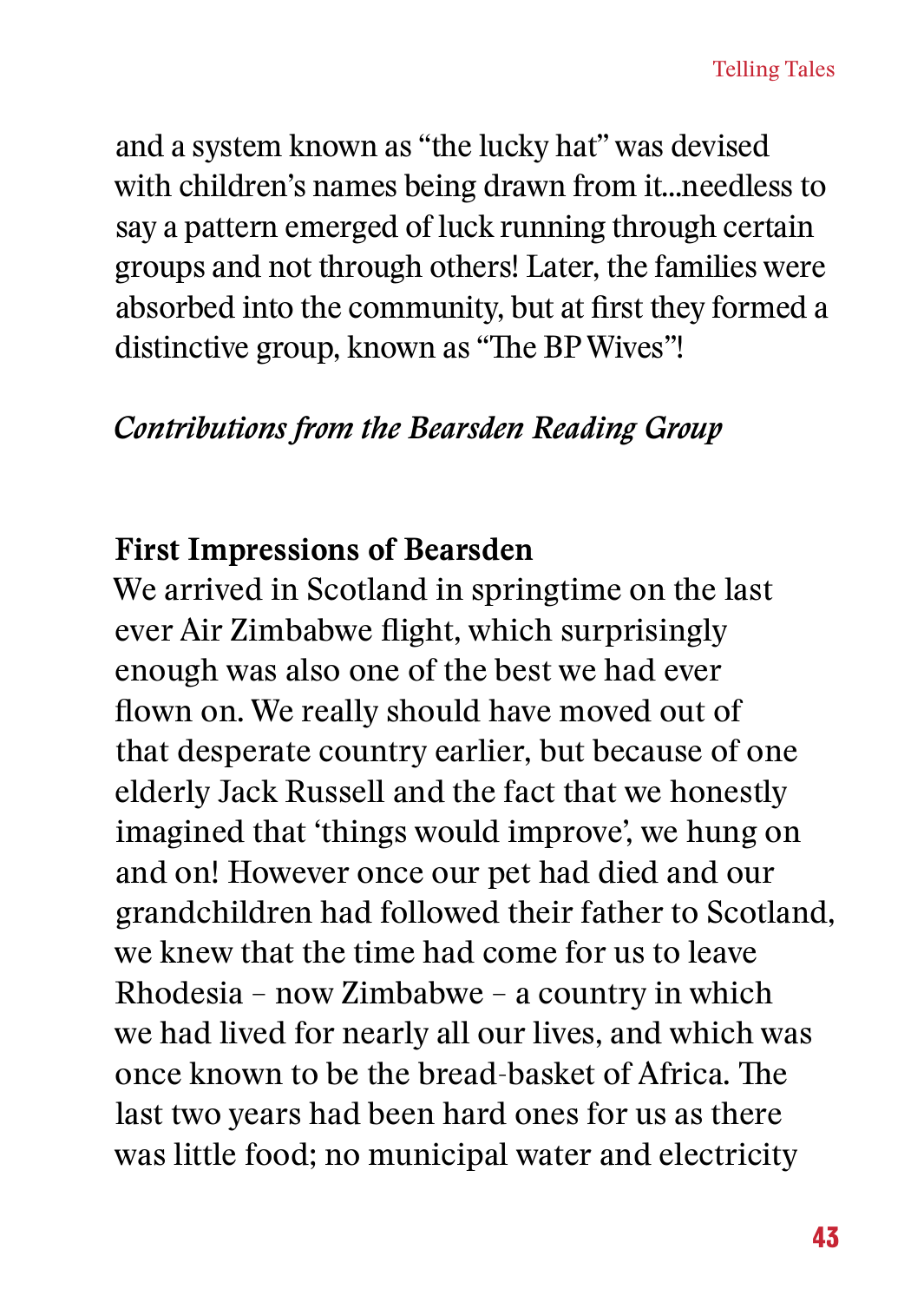#### **Bearsden**

came on and went off with a mind of its own.

Arriving in Bearsden was certainly a cultural shock, for although we had travelled extensively, the last years in Zimbabwe had deadened our memory of the outside world. So here we were in this delightful and pretty town, where everything 'worked' – water came out of taps, lights shone when switched on, the telephone worked and proper food and clothing was available in shops. I vividly remember our granddaughter taking us to ASDA, and I could not believe the fact that we would be able to BUY what was on the shelves, and more than ever that the same things would be there next week. Hoarding tins of food became a habit during those first months, and we have since found out that other people fleeing Zimbabwe have experienced exactly the same problem.

But the best surprise of all was the Scottish people – and their wonderful kindness to us from the moment of our arrival. Neighbours and their friends brought warm clothing for us to try on – and to actually keep if they fitted! The people of Scotland are a breed of their own, and we are so very privileged to now be part of them and this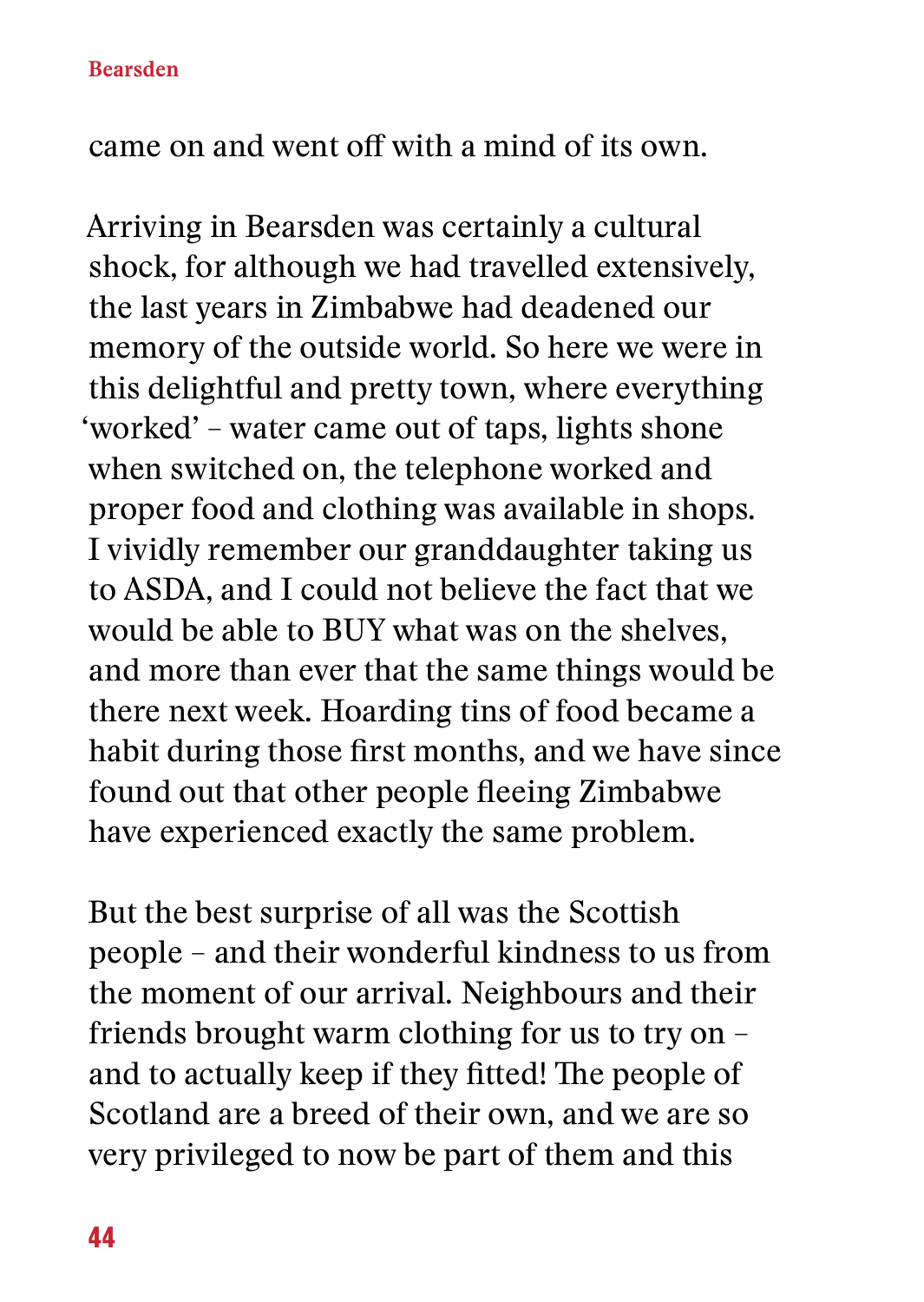country. When asked if we miss the warmth of the tropics, all we can say is that we have found a far more important and lasting warmth here.

*Daphne Kidd*



Bearsden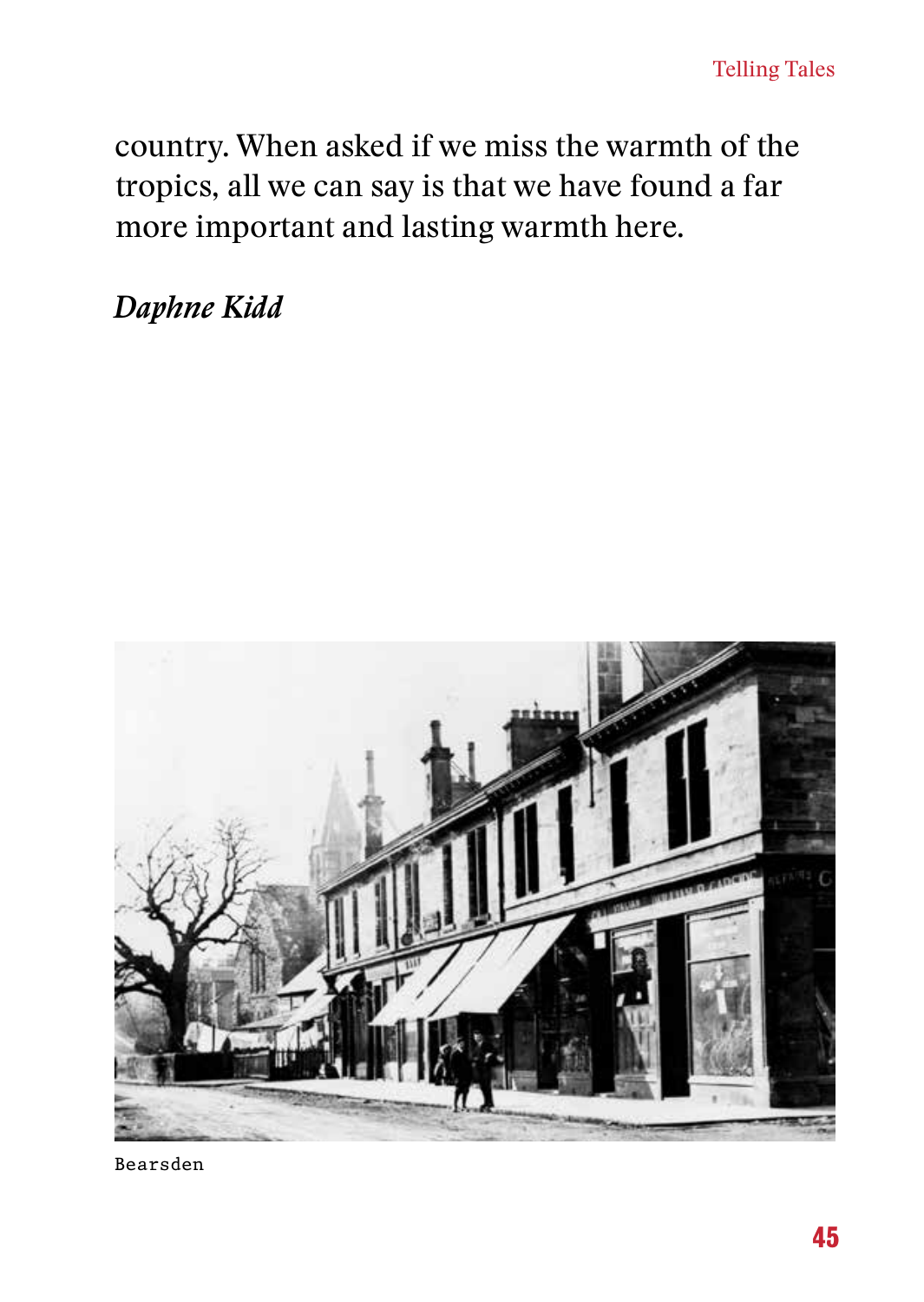#### **Reading Groups**

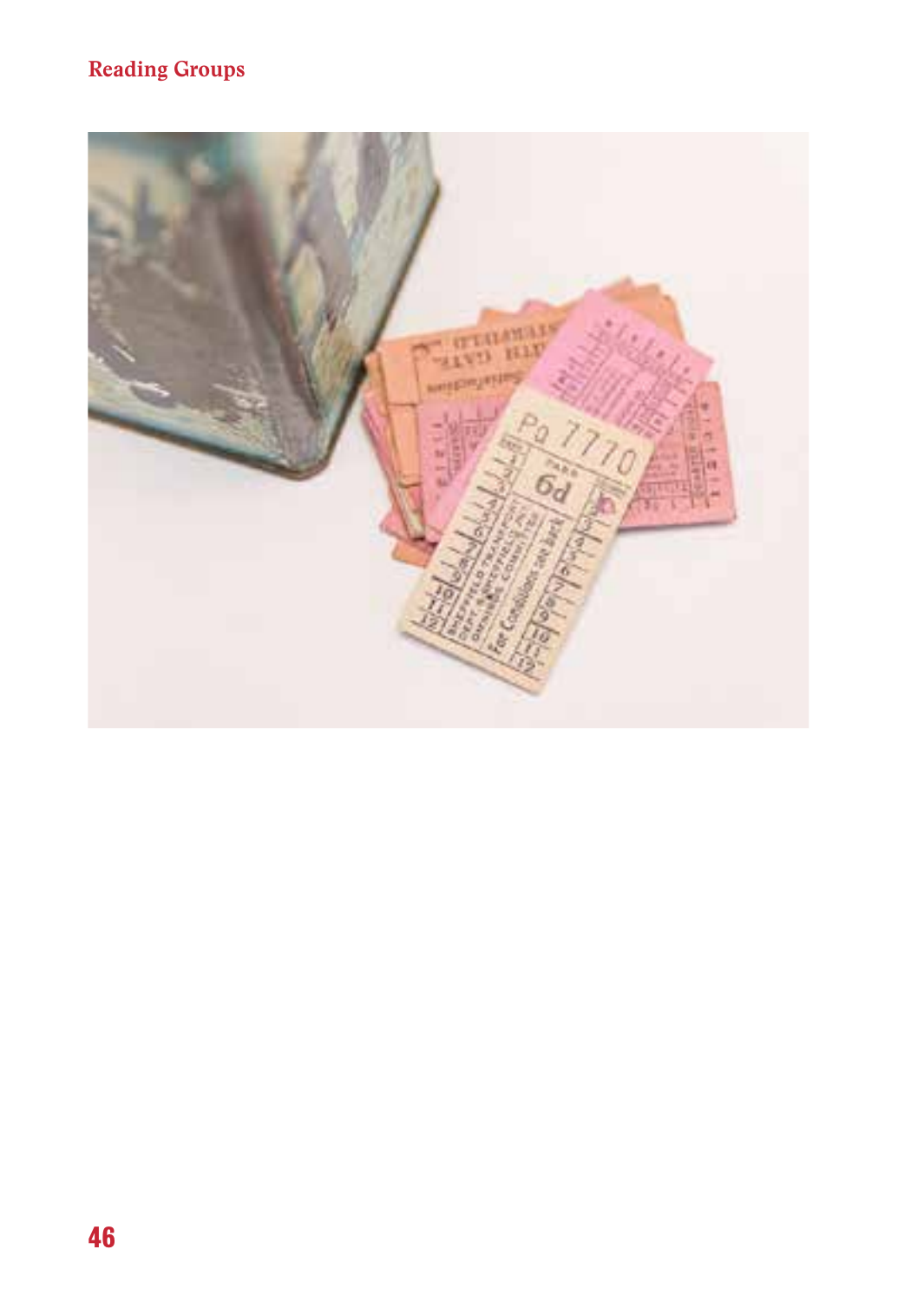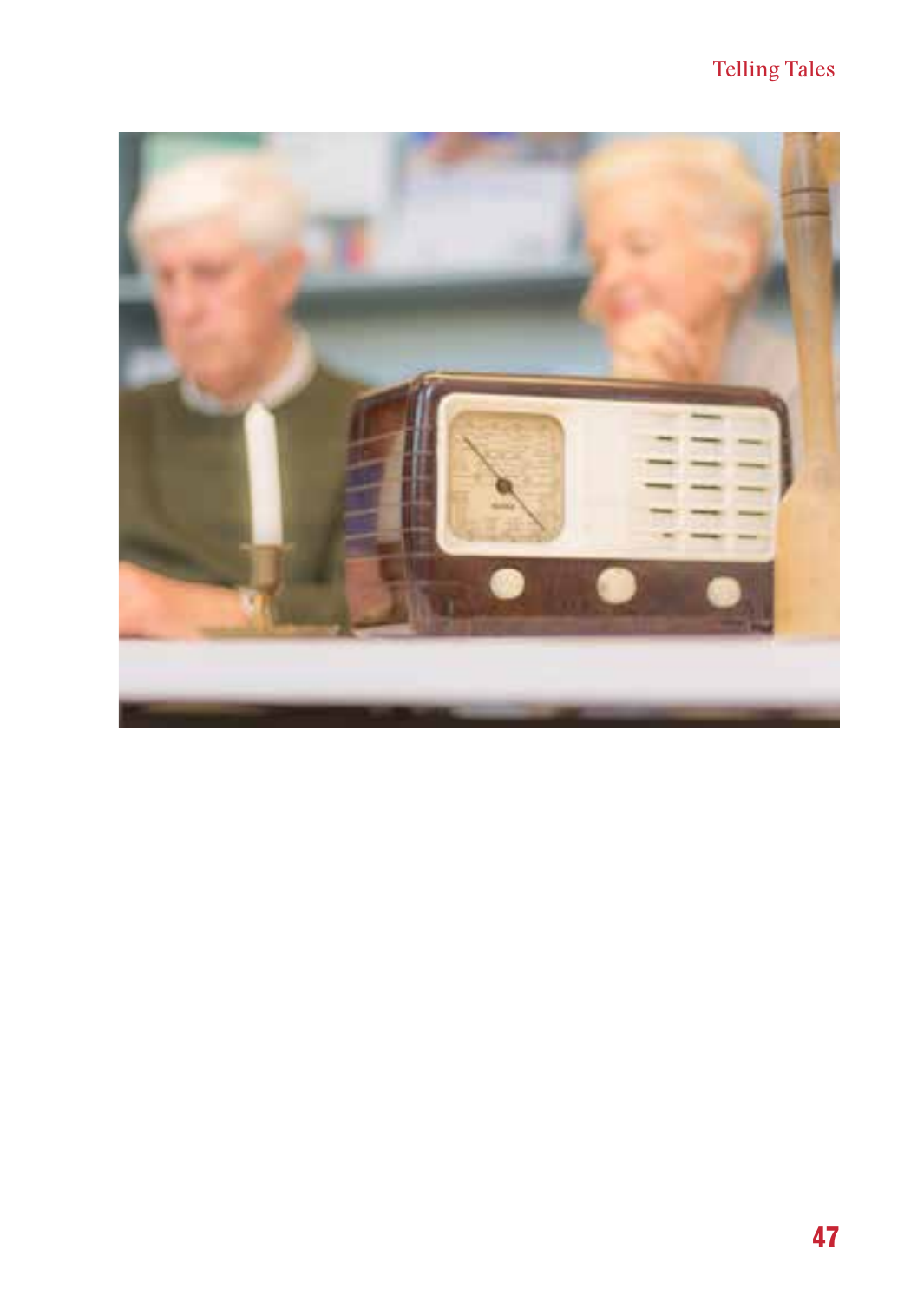

©2014 Trails + Tales

Trails and Tales is an East Dunbartonshire Leisure and Culture (EDLC) Trust Programme and is kindly supported by the Heritage Lottery Fund, Creative Scotland and East Dunbartonshire Council. For more information please contact info@trailsandtales.org

Thanks to all contributors and participants.

If you would like to join a local reading group please contact libraries@eastdunbarton.gov.uk or call 0141 777 3143

Image credits to EDLC Archives & Local Studies edlcimages.co.uk thekirkystudio.com

trailsandtales.org







sustainable thriving achieving East Dunbartonshire Council www.eastdunbarton.gov.uk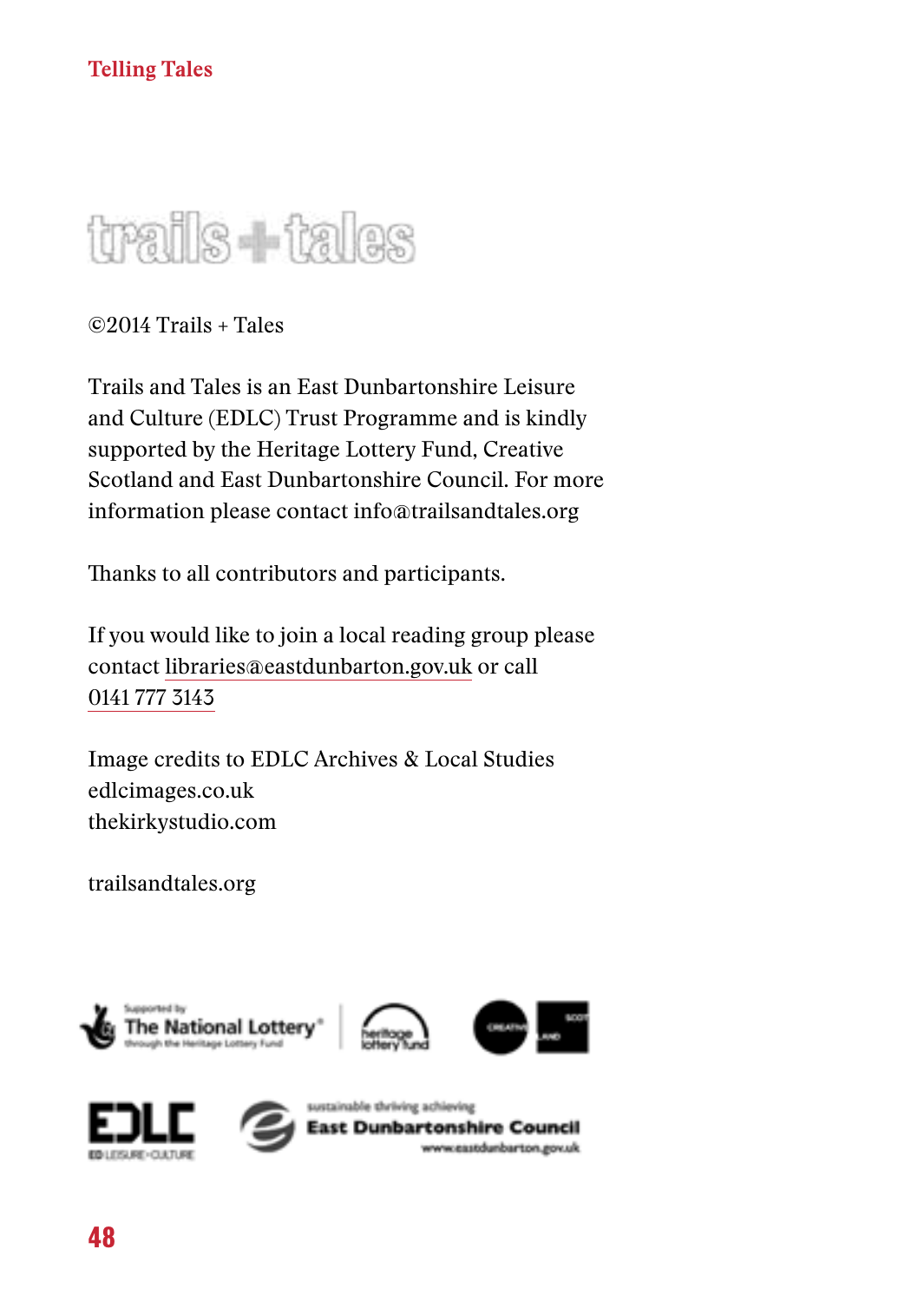